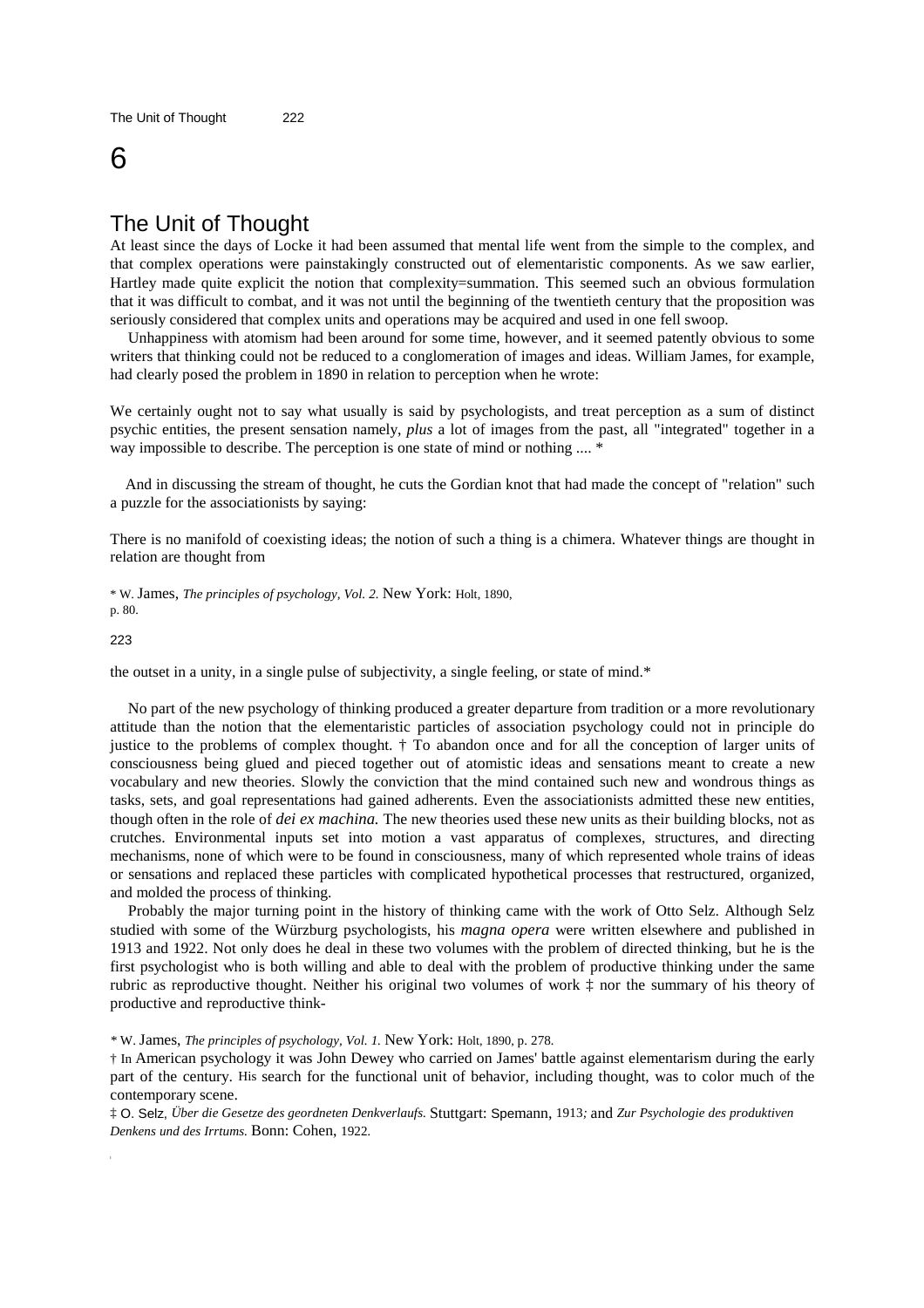demand, may be summarized in the following basic thesis: Intellectual processes are not a system of diffuse reproductions-as association psychology thought-but, rather, like a system of body movements, particularly of reflexes, they are a system of specific reactions in which there is as a rule an unambiguous relation between specific conditions of elicitation and both general and special intellectual operations. When association psychology was concerned with doing justice to the intellectual processes, it arrived at the constellation theory of diffuse reproductions…The reproductive tendencies of the associative links of the process diverge diffusely in all directions and they are said to enter into competition with the reproductive or perseverative tendencies of a goalrepresentation or some superordinate idea. During this struggle for existence among the competing tendencies, with its reciprocal inhibitions and facilitations *[Förderungen],* victory goes to that tendency which, according to the momentary constellation, is the strongest. The importance of the strongly perseverating goal-representations or superordinate conceptions in determining [the] direction [of thought] was explained by the assumption that the reproductive tendencies derived from them reinforce reproductive tendencies operating in a similar direction but inhibit those operating in a different direction.

However, even an analysis of *reproductive* thought processes shows the untenability of this theory of diffuse reproductions. For example, we set a subject a task of searching for the generic concept for some presented stimulus words. He is given the stimulus word "farmer" and the response "occupation" occurs without any mediating experiences. G. E. Müller, until recently the main representative of a constellation theory, proposed in his work on memory the following explanation for the solutions of such tasks. The task "generic concept" acts as a directional representation which reinforces certain reproductive tendencies of the stimulus word. The task puts into heightened readiness a wide gamut of representations-namely, the names of all generic concepts that have been previously acquired, such as "plant," "animal," and so forth. Among the names of generic concepts that have been made ready there is also the generic concept "occupation." Thus, among the several reproductive tendencies [associations] of the stimulus

## Fundamental Conceptions of Intellectual Processes 227

word "farmer," the task-relevant reproductive tendency "farmer-occupation" receives a reinforcement due,to the favorable constellation produced for the association "occupation," and thus leads to a correct solution. This constellation theory, convincing as it is at first glance, would only be useful if reproductive tendencies other than the task-relevant ones were not favored by the constellation to the same degree. But the opposite is the case. Thus, in our example, among all the generic names that have been put in readiness by the task, there is also the generic designation "tradesman." The concept "tradesman" is furthermore also strongly associated with the stimulus word "farmer." For example, farmer and tradesman are tied together in every tax form. Thus the constellation favors the reproduction of "tradesman" in response to "farmer" in exactly the same degree as the reproduction of "occupation." A consistently applied constellation theory can offer no reason why the incorrect response "tradesman," which represents a coordinate instead of a superordinate concept, does not appear just as frequently as the correct response "occupation."

Such difficulties, into which any *theory of diffuse reproductions* inescapably leads, can be avoided in a rather simple manner by the *theory of specific responses.* This theory shows that the task "generic concept" and the relevant stimulus word "farmer" cannot be treated as factors acting in isolation, but rather that they act like the coherent question "What is the generic concept for farmer?" This question of the experimenter already anticipates schematically the knowledge-unit (or structure)\* "Farmer is an occupation" which the subject has previously acquired. The question contains one member (A) of the known facts of the case and the relation ( $\gamma$ ) to the other, sought-for member; in this case the relation is of species to genus. The question can, therefore, act as

\* Translators' note: Selz uses as a central concept of his theory the term *"Komplex."* We have found it usually inadvisable to translate this term directly as "complex" since Selz's usage and obvious intention would be hidden by a term that does not do justice to the structural, unitary, and patterning implications of his term. We have preferred to use the terms, "unit" and "structure" whenever possible, thus emphasizing that Selz's *"Komplexe"* - though constituted of elements - act as single units with their own specific structure.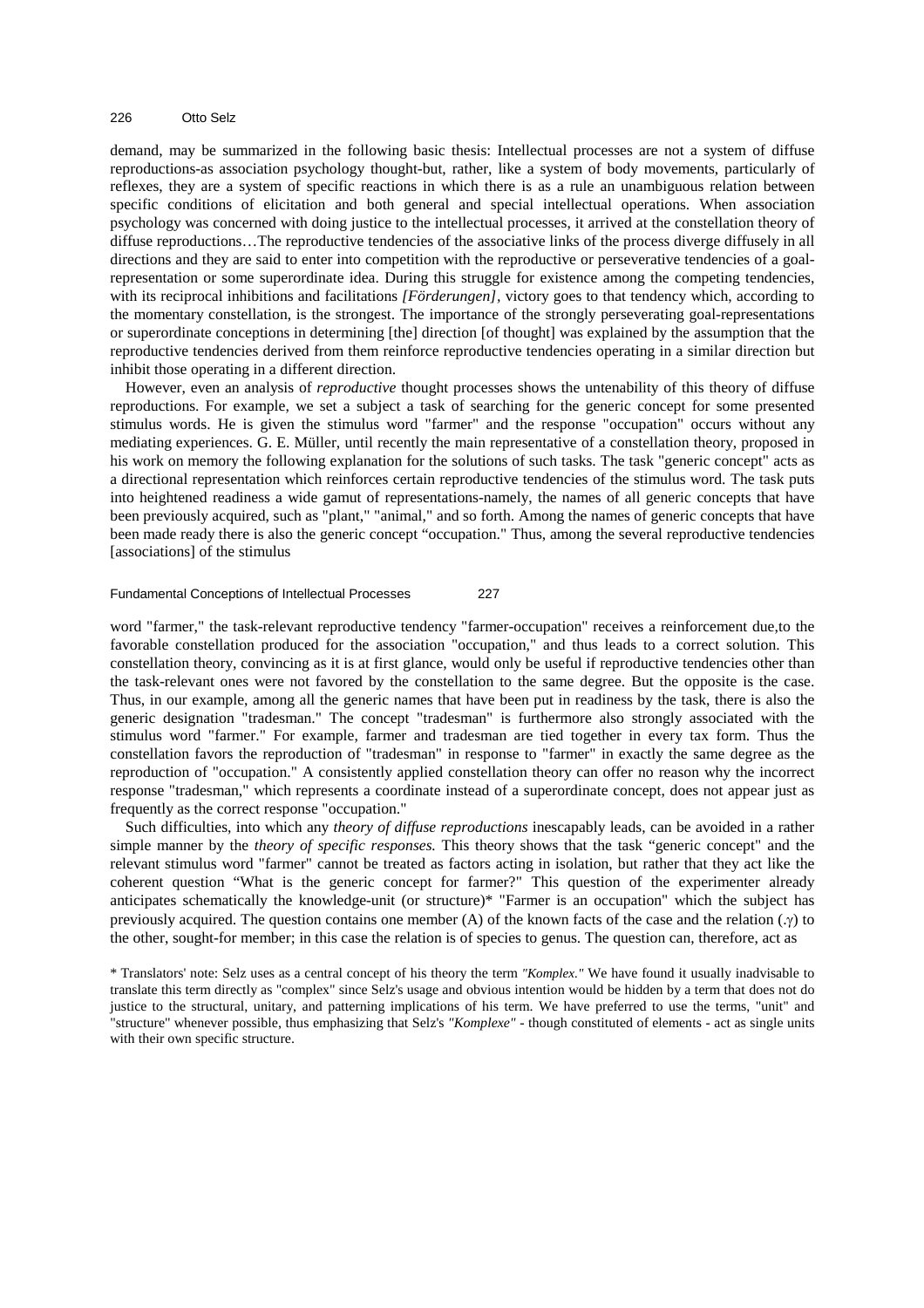an eliciting condition for the intellectual operation of knowledge-production *[Wissenaktualisierung],* whereby the uncompleted knowledge-unit (A  $\gamma$  ") which the question represents, is completed by restoring the reproductive unit  $(A \gamma B)$ . Instead of a diffuse play of competing reproductive tendencies, this theory offers a comprehensive process wherein the question acts as a unitary total task along with a uniquely relevant operation of knowledge-production. This operation can be shown to be a special case of structure-completion, since the fragmentary structure of the question is made complete by the operation of knowledge-production.

Just as the theory of specific responses differs from the associationist constellation theory, so does it basically differ from all superimposition theories. According to these theories, special directive factors, for example, determining tendencies or insightful acts of relational comprehension, are added to diffuse processes that are in themselves devoid of sense or direction. In this fashion, the ordered process actually is superimposed upon a state of affairs which, in reality or at least in general appearance, is unordered. In fact if one starts with the erroneous constructions of a system of diffuse reproductions, one needs a superstructure of factors to bring order into irregularity, resulting in the futile attempts of superimposition theories … to make sense out of a state of affairs that was senseless to begin with. If, however, we start with a system of specific responses, then we have from the beginning an ordered, instead of an unordered, system which needs no additions.

The replacement of the superimposition theories by the theory of specific responses also leads to important conclusions for a developmental theory of stages. A theory of stages using a developmental superimposition theory must be rejected. A system of diffuse reproductions in which the strongest association triumphs cannot be seen as a developmentally older stage to which insightful behavior is added at later stages. The identification of intellectual processes as a system of specific responses suggests rather the developmental integration of intellectual actions into an existing, more primitive system of specific responses; a theory of stages would then be concerned only with different developmental stages of a single system of specific responses. In this manner the auto-

## Fundamental Conceptions of Intellectual Processes *229*

matic acquisition of novel modes of behavior, Bühler's "stage of training *[Dressur],"* demands no system of diffuse reproduction but can be made comprehensible within the framework of a system of specific responses, as we shall show later.

Together with the theory of diffuse reproduction, a conception of intellectual processes as a mere running off of images must also be abandoned. It is not images, not even the awareness or thoughts that have sometimes been designated as imageless "elements," that make up the constituent units of our system of specific responses; rather these units are acts, intellectual operations that are just as needful of and amenable to analysis as the simple reflexes from which complex body movements are built up. These intellectual operations, together with their conditions of elicitation, do not form a closed system, but they are, just as are the body movements, links in the comprehensive system of specific responses that constitute the individual-a system in which all bodily and mental modes of behavior, and particularly those of the needs and affects, participate.

The fact that for such a long time intellectual processes or their assumed structure could be treated as a system of diffuse reproduction can only be understood in light of the fact that the principal difference between the associationist system of diffuse reproduction and a system of specific responses-such as reflex physiology has long envisaged-has been misperceived. Both systems try to link together the basic elements that previous analysis had discovered. The principal difference, however, consists in the uniqueness of coordinations in a system of specific responses. What happens in such a system is not decided by the momentarily strongest tendency arising out of some accidental constellation, but rather by the specific nature of the conditions of elicitation - the external or internal stimuli - on which the type of response depends. In contrast to a system of diffuse reproduction, partial processes in a system of specific responses, a system of reflex movements, for example, have a character that is relevant to the entire structure. The partial processes produce a specific fragment of the total output of the system and are, therefore, objectively appropriate and meaningful. For this reason, it is initially quite improbable that the higher processes of organisms, involving the intellect,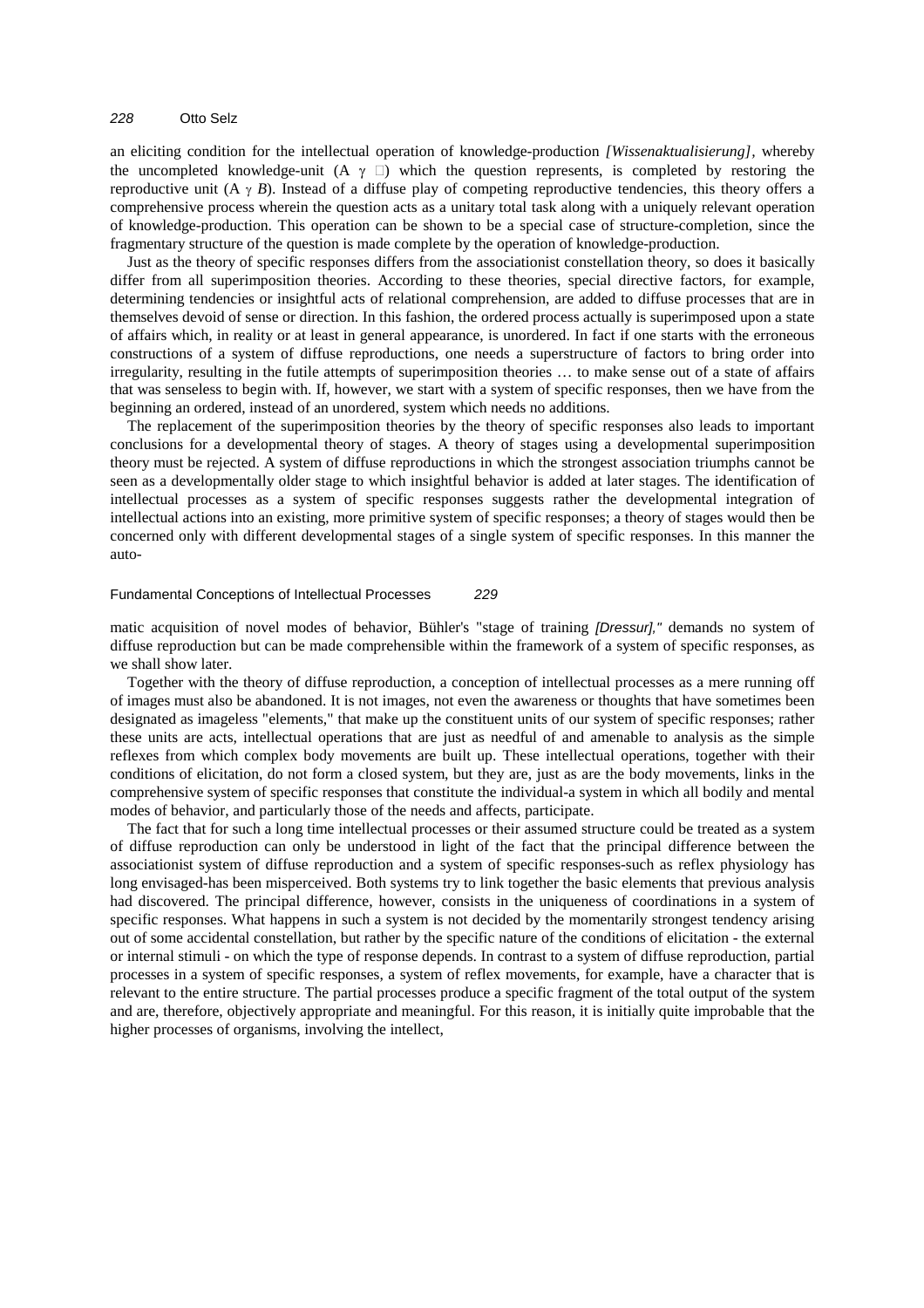should be dependent upon the accidental play of meaningless reproductive tendencies, while the processes in a purely reflexive organism are characterized by the relevance to the whole organism such as we find in a system of specific responses. Finally, a system of specific responses is characterized by the fact that a meaningful whole can be reconstructed synthetically from the basic elements that have been found in the course of analysis. The "inadequacy" of the synthetic procedure in psychology which recently Gestalt theory has reasserted, the inadequacy of the "pathway from the bottom to the top," is really relevant only to the inadequate attempts of a theory of diffuse reproduction, which tries to build the meaningful whole out of meaningless constituents. On the basis of a theory of specific responses, however, the synthetic construction of intellectual processes is in principle possible.

The utility of a theory of specific responses derives from the previously mentioned result of experimental selfobservation, namely, that stimulus-word and task do not act in isolation, as the constellation theory of diffuse reproductions originally assumed. Rather, stimulus and task constitute the awareness of a total task, an awareness which even without express formulation has the directed structure of a coherent question. At the same time, within the indissoluable whole of the task or the question-unit, we must distinguish a *determining* and an *anticipating* factor. The determining or will-determining factor is part of each task or question as such, and it makes the conditions of elicitation of the intellectual operations a dynamic process. The anticipating factor consists, as we have seen, in the schematic anticipation of the complete structure of the solution by the total task acting as a question. The anticipating factor has a specific structure for each task or question and determines thereby the specific type and actual direction of the intellectual operation that has been initiated, as for example, the direction which the intellectual operation of completing a structure imparts to the phenomenological experience of [reproductive] reflection. In reproductive thinking the question acts, as our previous example has shown, as a fragmentary unit of knowledge, from which at least one part is missing. That missing part is categorically characterized in the formulated question by the interrogatories: what, where, when, how much, and so forth. The

## Fundamental Conceptions of Intellectual Processes 231

rising voice at the end of a question expresses through language rhythm the fragmentary nature, the functional incompleteness and need for completion of the question-complex. The schematic anticipation of the complete knowledge-unit, which is different for each question, makes the question a specific stimulus for the production of the relevant knowledge-unit. In this way, the knowledge-production at issue has the character of a specific response to the task.

Whenever several memory-units are relevant to a schematic anticipation, there may be a competition of several processes of unit completion. However, this competition, with the attendant inhibitions that are usually associatively interpreted, moves within the narrow range of task-relevant reproductions that have been fixed by the schematic anticipation. Only with a change of the specific task-stimulus, i.e., the awareness of a task and its after effects, do task-irrelevant reproductions arise, particularly in the case when the schematic anticipation is only partially effective.

In the course of experimental self-observation, the individual analysis of task-conditioned thought processes always shows an uninterrupted chain of both general and specific partial operations which at times cumulatively  $(A + B + C)$  and at times in a stepwise fashion *(B* after failure of A) impel the solution of the task. These operations are continued until a solution is found or up to a momentary or lasting renunciation of the solution. Each one of these partial operations is tied to a specific condition of elicitation, for example: the success of a partial operation elicits the initiation of the next partial operation; the failure of one partial operation elicits the initiation of an alternative operation; the failure of a system of partial operations which cumulatively should lead to solution of the task elicits a new start and the potentiation of an alternative system; following the success of one partial operation, insight into the additional partial operations necessary for success leads to their elicitation in the order determined by that insight. Each attempted solution finally ends as a specific condition of elicitation for control [test] operations which terminate with the consummation or correction of the solution. Within these strictly directed and determined processes there is no room for diffuse reproductions. An occasional divergence from the task as seems to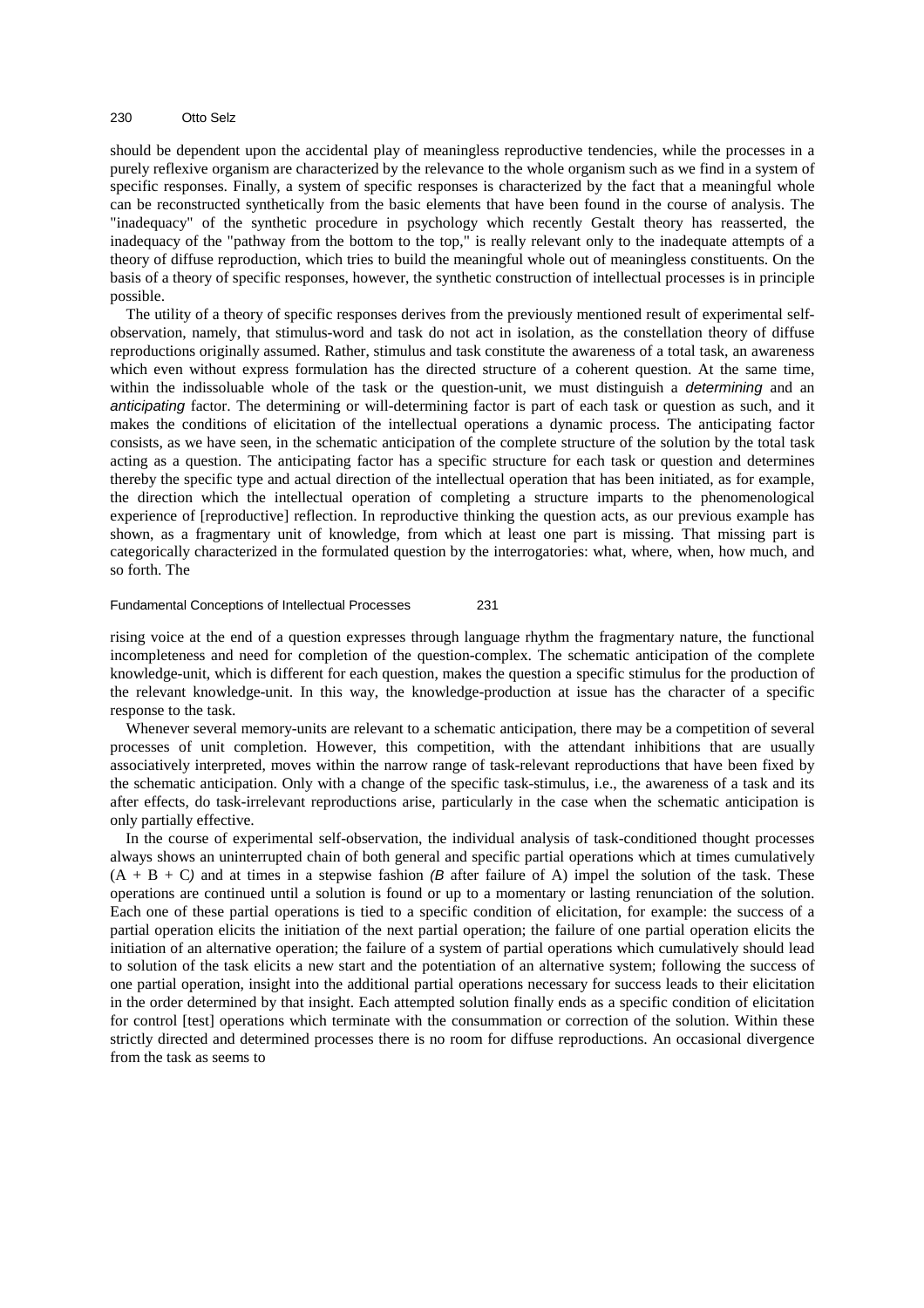be the rule in cases of flight of ideas, depends on specific responsivity to certain diverting stimuli and does not represent a negative instance for the theory of specific responses.

The failure of *reproductive thinking,* or reflection, that has been initially brought to bear upon a problem, due to the absence, for example, of reproducible task-relevant knowledge-units, represents the specific conditions of elicitation for the, operations of *productive thinking.* The primary operations of productive thinking are the operations of means-production, leaving aside special cases such as a striving for originality. We are concerned here with the application of previously developed methods of solution to the mastery of a task in an analogous case, whereby a new product is developed. Should the operations of means-production fail then the operations of means-abstraction are initiated. They are designed for the dicovery of new methods of solution and are ar-rived at by analyzing the structure of the immediately given or reproductively restored problem: *[Aufgabesituation].*

The posing of a problem in productive thinking also contains the schematic anticipation of the solution as a directing aspect. From among the previously developed modes of behavior only those are potentiated in meansproduction which lead to the schematically anticipated final state. In the case of means-abstraction, the schematic realization of the conditions of solution impress structurally lawful methods of solution on the problem. Or else, memory-units which are relevant to the schematically anticipated conditions of solution are called upon so that, for example, previously observed causal connections can now function as means. If the solution has to be abandoned for the time being, later accidental observations which conform to the schematically anticipated conditions of solution, can reawaken the latent problem and bring about the abstraction of the means-relations at a later time. In this fashion chance becomes a regular factor in the process of creation.

The overweening importance of schematic anticipation becomes developmentally comprehensible as soon as we realize that the most primitive drive in mental life-desire-contains within itself an anticipation of the final state, and this anticipation becomes

## Fundamental Conceptions of Intellectual Processes 233

schematic even when the partial conditions for reaching the goal are still unknown.

In the case of accidental means-abstraction which we have just mentioned, the reactivation of the latent problem-complex Is possible only under the condition of undetermined (involuntary) reproductive processes. This undetermined process, however, does not justify a theory of diffuse reproductions since it acts only as a condition of elicitation of previously prepared specific responses. Due to the potential energy of the response dispositions, this process requires only a minimal amount of specific energy and remains, therefore, ineffective when no relevant response dispositions, that is, problem-complexes, are present. It is for this reason that accidental discoveries in the history of science and technology only occur after the relevant problems have come to the fore.

Through the operations of means-abstraction, new integrated *[ganzheitsbezogen]* modes of behavior, the new methods of solution, develop causally out of previously developed integrative modes of behavior, namely, the general operations of means abstraction. Whatever we see in this insightful novel acquisition of integrated modes of behavior, we also see in the case of uninsightful automatic acquisition of such behavior. A new situation releases at first previously developed responses, for example, inherited instinctual movements or partially insightful trial-and-error movements. Among the movements initiated by these previously perfected responses, those that are successful in the new situation, that lead to a satisfying end state, are automatically selected. The selection is based on the schematic anticipation of the end state that is found in the desire for the goal. Thus on the basis of already existing responses, new specific responses can be developed for special situations. The system of specific responses that constitutes an individual carries in itself, therefore, the conditions for its growth through the assimilation of new integrative modes of behavior. All this assumes that,. just as in the examples cited, the previously perfected integrative responses are of such a nature that under specific conditions of elicitation they occasion a lawful creation of new responses. In this fashion, the old vitalistic problem also seems to be nearer to a solution, to an answer to why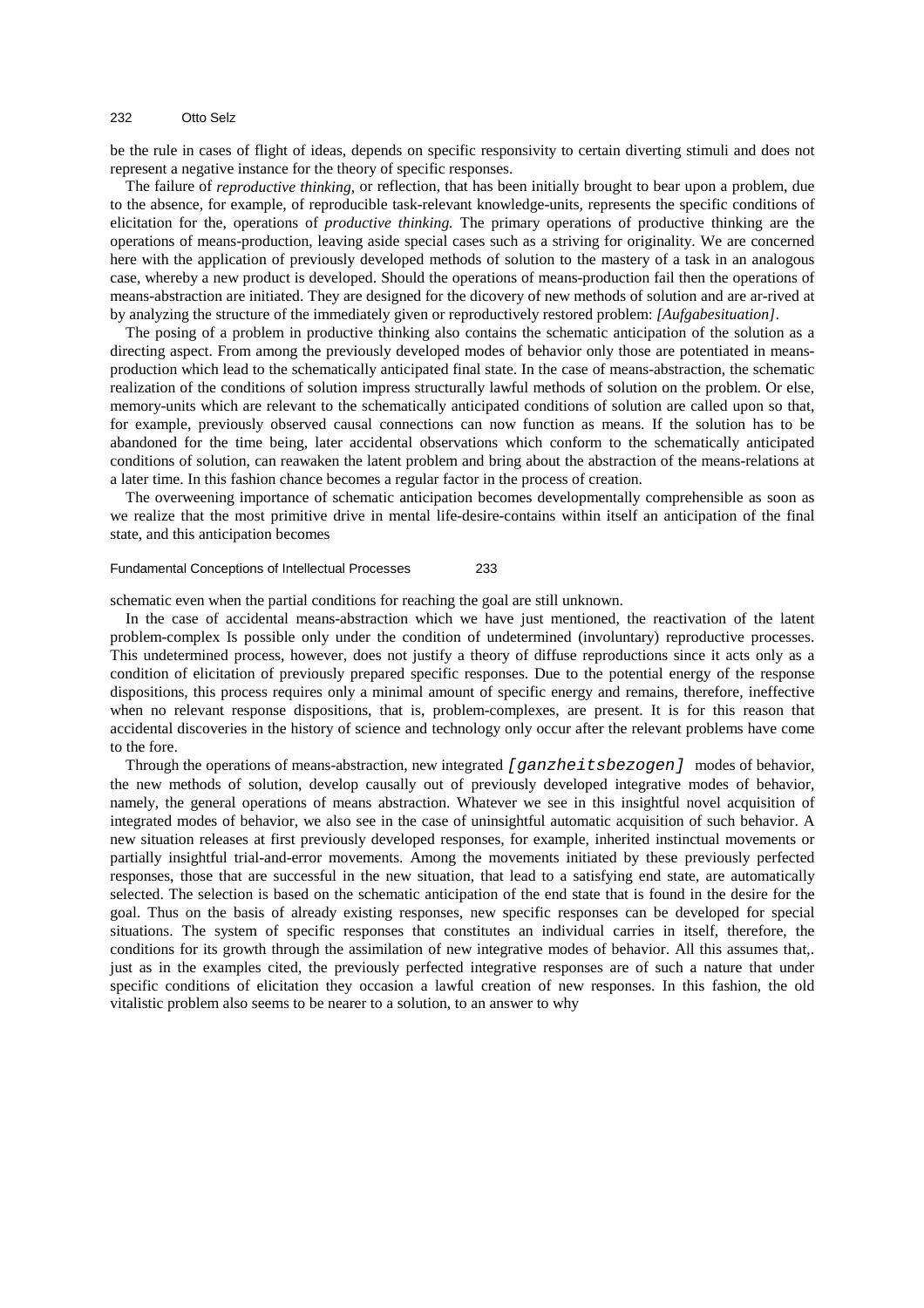## 234 Thinking: From Association to Gestalt

the parts of a living system show this integrative character at each stage of development. It is characteristic of the structure of the whole, seen as a system of specific responses of the type described here, that the newly assimilated parts are always integrated. The integration of the parts of an organic system ... becomes understandable at least insofar as we can, in principle, synthetically derive the later developmental stages of a primitive system of integrated specific responses, just as we can derive the later state of a mechanical system, e.g., the solar system, from a hypothetical initial state.

The line of development that stretches from the Würzburgers to Selz and to the Gestalt school is nicely illustrated in a dispute over priorities. In 1925 Koffka published an article on psychology\* in a general handbook. In 1926 Bühler †- and Selz ‡ critically evaluated Koffka's article and, in particular, charged that Koffka had "borrowed" his theory of thinking from Selz without giving the latter adequate credit. The attack was both strident and pertinent enough to move Koffka to publish a reply in 1927§ in which he defended himself against the accusation on the grounds that "since Selz's theory is essentially ... different from mine I cannot very well have borrowed my theory from Selz." The essential difference apparently lies in Koffka's insistence on the emergence of new qualities: "Meaning" is the essential quality of the natural process "thinking"; structure develops out of processes and is not produced by external factors. He calls Selz's theory a machine theory which

\*K. Koffka, Psychologie. In M. Dessoir (Ed.), *Lehrbuch der Philosophie.* Band II. Die Philosophie in ihren Einzelgebieten. Berlin: Ullstein, 1925.

† K. Bühler, Die "Neue Psychologie" Koffkas. Z. f*. Psychol.,* 1926, **99**, 145-159.

‡ 0. Selz, Zur Psychologie der Gegenwart. Eine Anmerkung zu Koffkas Darstellung. Z. *f. Psychol.,* 1926, **99**, 160-196.

§ K. Koffka, Bemerkungen zur Denk-Psychologie. *Psychol. Forsch.,* 1927, **9**,163-183.

## The Unit of Thought 235

leaves little or no room for the inherent emergence of novel productions and processes. Forty years later, it seems that the difference is a minor one and that modern thought has tended to prefer Selz's "machine" position against the implied nativism of the Gestaltists. The growth of the psychology of thinking, however, need not be evaluated in terms of priorities; the important aspect is that a structural psychology of thinking was being developed in contrast to the constellation theory.

Starting with von Ehrenfels in 1890,\* the notion of Gestalt qualities had made some inroads into sensory psychology, but it was not until the 1920's that Gestalt psychology became concerned with problems of thinking. We shall return to this aspect of the Gestalt movement later. For the time being it is useful, to stress another aspect of the contribution of Gestalt psychology.

It is quite apparent that by the time Selz wrote his theory of thought, psychologists had abandoned the notion, that all the concepts used to explain the thinking process must be found in consciousness. Tasks, determining tendencies, and anticipatory schemas were all theoretical notions constructed from the data available to the psychologist. But this development had taken place nearly unnoticed, and soon the Gestalt psychologists were to come along with Gestalt qualities and the laws of organization-none of which were even remotely "given" in consciousness.

With this step, the break with a tradition which demanded that thinking be explained in terms of introspective evidence was practically complete. However, one other traditional attitude had to be changed before psychology would come of age. In the following selection, Kurt Koffka argues convincingly for a distinction between descriptive and functional concepts. This introduction to Koffka's analysis of imagery, published in 1912, clearly states the difference between the data of immediate experience and the concepts constructed by the scientist. As Koffka points out, many of his contemporaries had been unable or unwilling to make such a distinction, which was to become diagnostic of the age when behaviorism was being born in America. The Gestalt school's

\* C. v. Ehrenfels, Über «Gestaltqualitäten." *Vierteljahrsschr. f. wissenchaftl. Philos*., 1890, **14**, 249-292.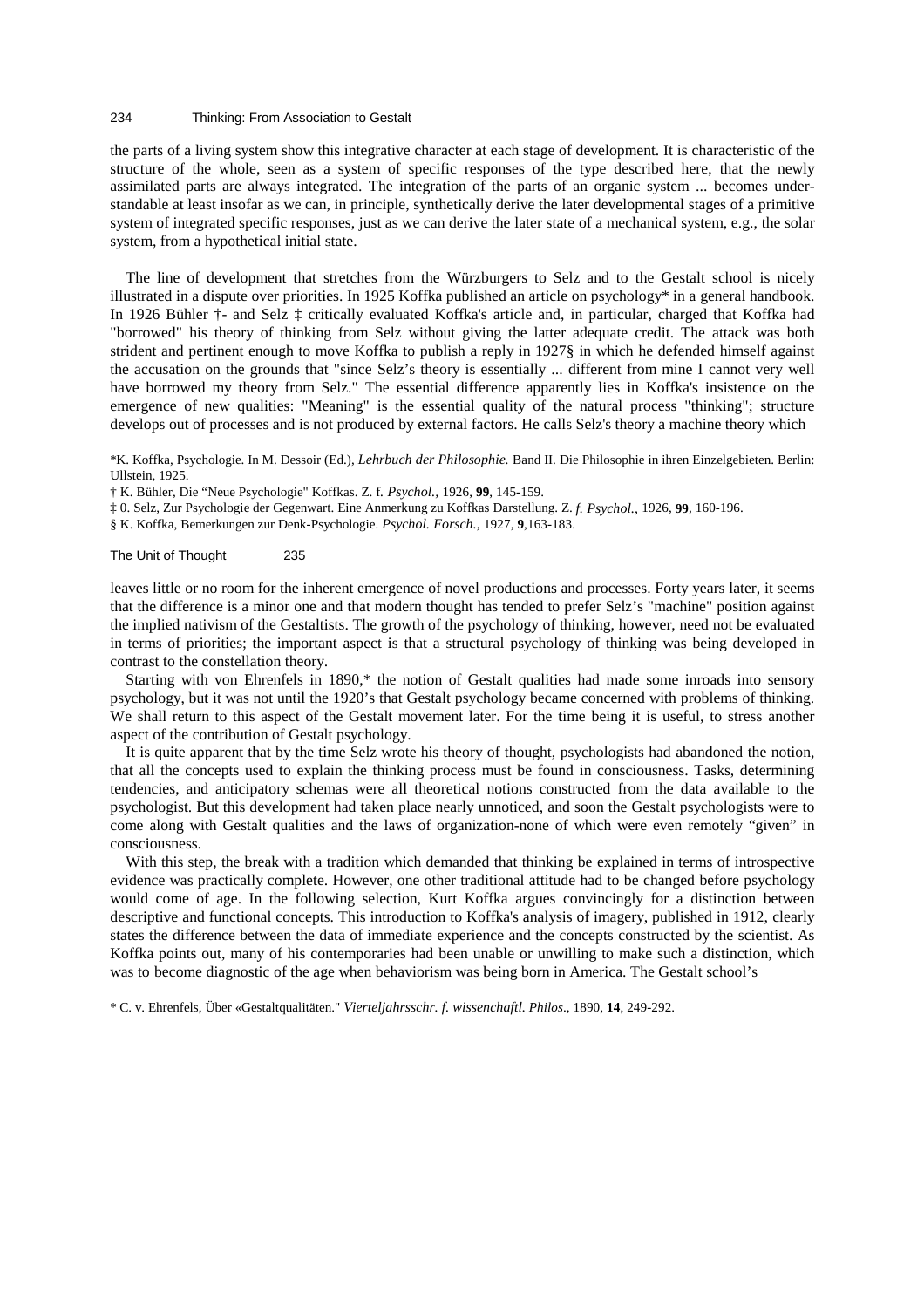commitment to this distinction is underlined by Koffka's prefatory expression of debt to Wolfgang Köhler and Max Wertheimer for many useful discussions.

## Kurt Koffka

## The Distinction between Descriptive -and Functional Concepts

We are concerned with an analysis of concept formation in psychology, to be undertaken in the first instance with the use of a series of examples.

We shall start with concept formations that are feasible even within a prescientific psychology, and that have been undertaken by reflex psychology.

By imagining a great variety of different experiences, I am able to bring some order into them, in the first place by differentiating between images and feelings. Within these two groups, again by the sheer recreation of experience, I can specify new categories: I distinguish between perceptual and nonperceptual contents, between acts and appearances [contents], and within the latter I can distinguish colors and sounds, again distinct on the other hand from smells and tastes, etc. Within the colors I can, purely experientially, distinguish between the chromatic and achromatic ones, between saturated and unsaturated, between light and dark colors. An infinite number of such examples of concept formation could be listed.

On the other hand, I could make a series of observations of the following type: I hear a melody with great pleasure for the

*K. Koffka, Zur Analyse der Vorstellungen und ihrer Gesetze. Leipzig. Quelle and Meyer, 1912. Pp. 2-16 transl. by George and Jean M. Mandler.*

#### Descriptive and Functional Concepts 237

first time; it gives me pleasure even the second and third time that I hear it. The fourth time around, however, I seem to notice that my pleasure is less than what it was previously, by the fifth time my pleasure may have disappeared, and by the sixth time I may even feel some annoyance. As I reflect on this state of affairs, I may arrive at the concepts of adaptation and reversal of feelings.

Further: I remember an experience that has recently taken place. I am aware of each detail, I see the situation in front of me and can hear the people concerned talking. I do not think about it again for a whole year, until for some accidental reason I remember the occurrence; but despite all effort I am unable to recall every detail, even whole important sequences are irrecoverably lost , and what is left has significantly paled and lost the distinctly perceptual character of my initial memory. Should I have available a direct report of that event, or a report prepared at the time of my first recall, I would be able to ascertain that much of what I now think I remember either never happened or did not happen in quite that way. Reflection on this state of affairs leads me to ascribe to time certain influences on memory. Concepts such as one about memory distortion may result.

As a third instance: Again and again I have the experience that, with increasing twilight, I am unable to find objects on my table because their color is indistinguishable from the background. However, I tell myself that as long as any light comes into the room it will be reflected by both the background and the objects placed on it. Thus, even with the weakest illumination, qualitatively and quantitatively different light is reaching my eye. I must conclude that this difference becomes so small that I do not notice it any more, and I. have therefore arrived at the concept of a threshold.

Contrast these two types of examples. What is the relation between the resulting concepts and the experiences on which they are based?

In the first group the concept clearly contains only characteristics which can always be found in the experience from which it is formed. The concept of "achromatic color" includes a series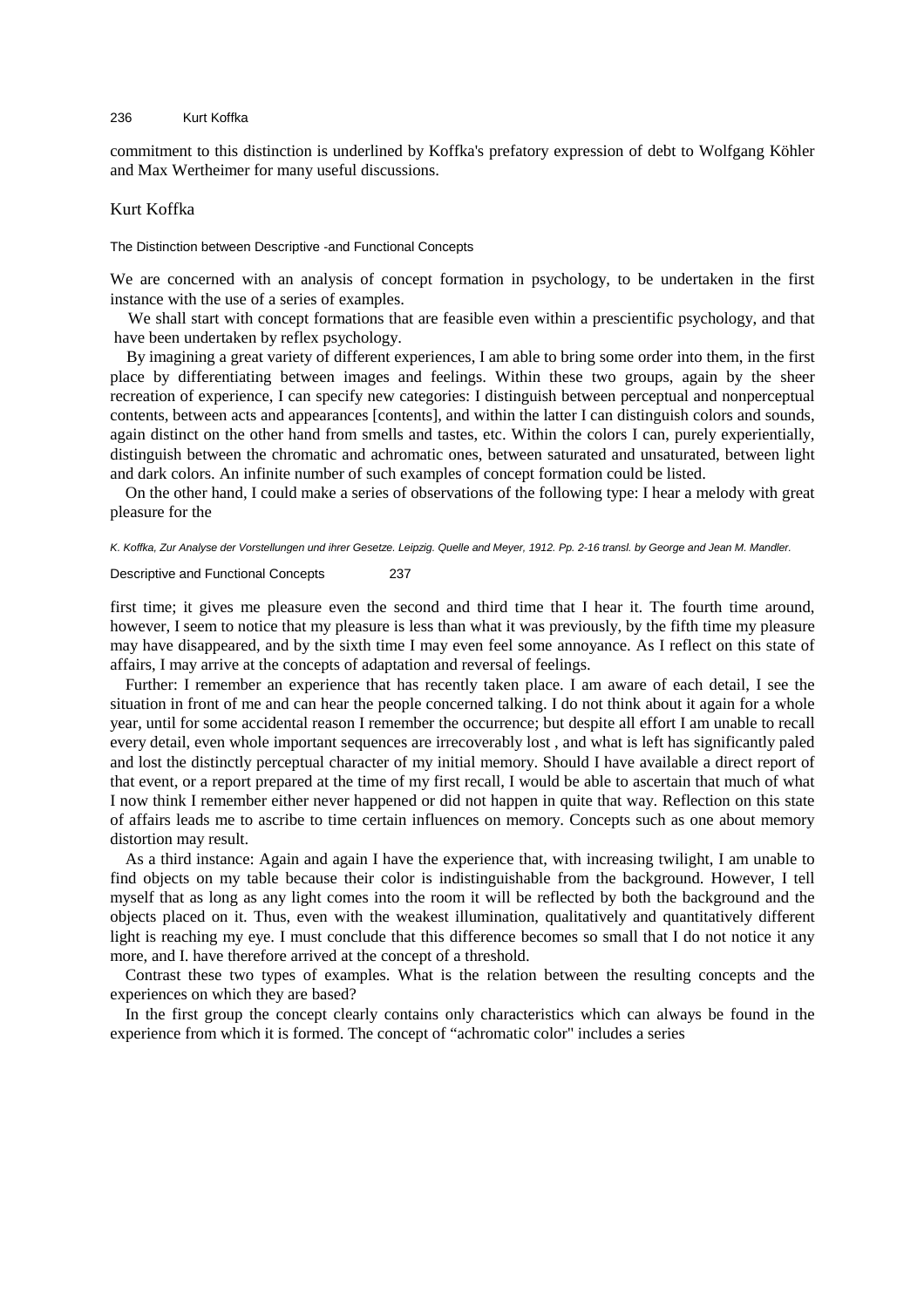of color experiences, just as the concept "color" includes all color experiences, and the concept "image" all images. All these concepts directly contain the experiences.

Just the opposite applies to the second group: I do not experience the adaptation or reversal of feeling, nor a distortion of memory, nor a threshold, the way I experience a color. Rather, I use these concepts to put experiences into relation with other objects, either with other experiences - as in the first two examples - or with stimuli as in the last example. Thus, these concepts contain characteristics that are not contained in the experiences from which they are derived.

All concepts that directly touch upon experience we shall call *descriptive concepts,* and all concepts of the second type we shall call *functional concepts.*

Since both types are derived from experiences, and from the same experiences, the difference between them can, only have come about because the path that leads from experience to concept is different in the two cases. This difference must now be specified.

In order to do this, we shall again investigate concept formations, attending this time not to the goal of these concepts but, rather, to the path which the formation takes. However, in place of our previous examples, which were more or less related to prescientific thinking, we shall more suitably use some that are based on a skillfully worked out methodology. The road thereby becomes longer and offers more clues to be investigated, but it also becomes richer so that despite all variations the constant characteristics stand out more clearly.

We shall start with the descriptive concepts:

The path here is easily surveyed.... In the last analysis [even] an improved methodology can do no more for descriptive concepts than to produce the opportunity for experiences: The immediate experience, and the description of the immediately experienced, constitute the unavoidable condition for such concept formation…

We maintain, therefore:

*All descriptive concepts derive from simple perception and the description of experiences.*

Descriptive and Functional Concepts 239

The path that leads to functional concepts is much more varied. Here we can be guided by examples:

The introduction of a definite task in the well known association experiment leads to a complete change in results. The reproduced words show ... a certain relation to the task.

Given the task to name a superordinate concept for the stimulus word, the response to "thunder" might become "natural phenomenon" rather than the usual "lightning." The subjects' description of their experiences during the fore-and main-periods shows that in the early tests erroneous words and thoughts about the task frequently come into consciousness. Such interposed conscious contents slowly drop out and the subject responds to the stimulus word with the appropriate response word with full consciousness of the correctness of his response.

It is usually deduced from this state of affairs that the task has certain effects upon the reproductive process and the concept of determining tendencies is introduced in order to describe this effect.

Not stopping there, we can at the same time produce reproductive tendencies that vary in strength and then we can introduce a measure of the strength (i.e., the associative equivalent) of the determining tendency by finding out what strength of an associative reproduction tendency can be just overcome by the determining tendency.

Another example: We produce associations of equal or different strength between one syllable and two others. We then compare responses given to such double bond syllables with those given to single bond syllables, paying particular attention to response time and the subjects' report of their experiences. The results lead to the concept of generative and effective inhibition.

Or. One has subjects compare standard weights with various comparison weights and then determines from the distribution of judgments the differential threshold for the particular standard weights, using purely mathematical assumptions and deductions.

The physicist measures the amount of light I1, that is projected onto a surface, and the amount of light *R1,* that is reflected from that surface. He then measures a second pair I2 and *R2* and he finds that the ratios *I1/R1* and *I2/R2,* and as a matter of fact all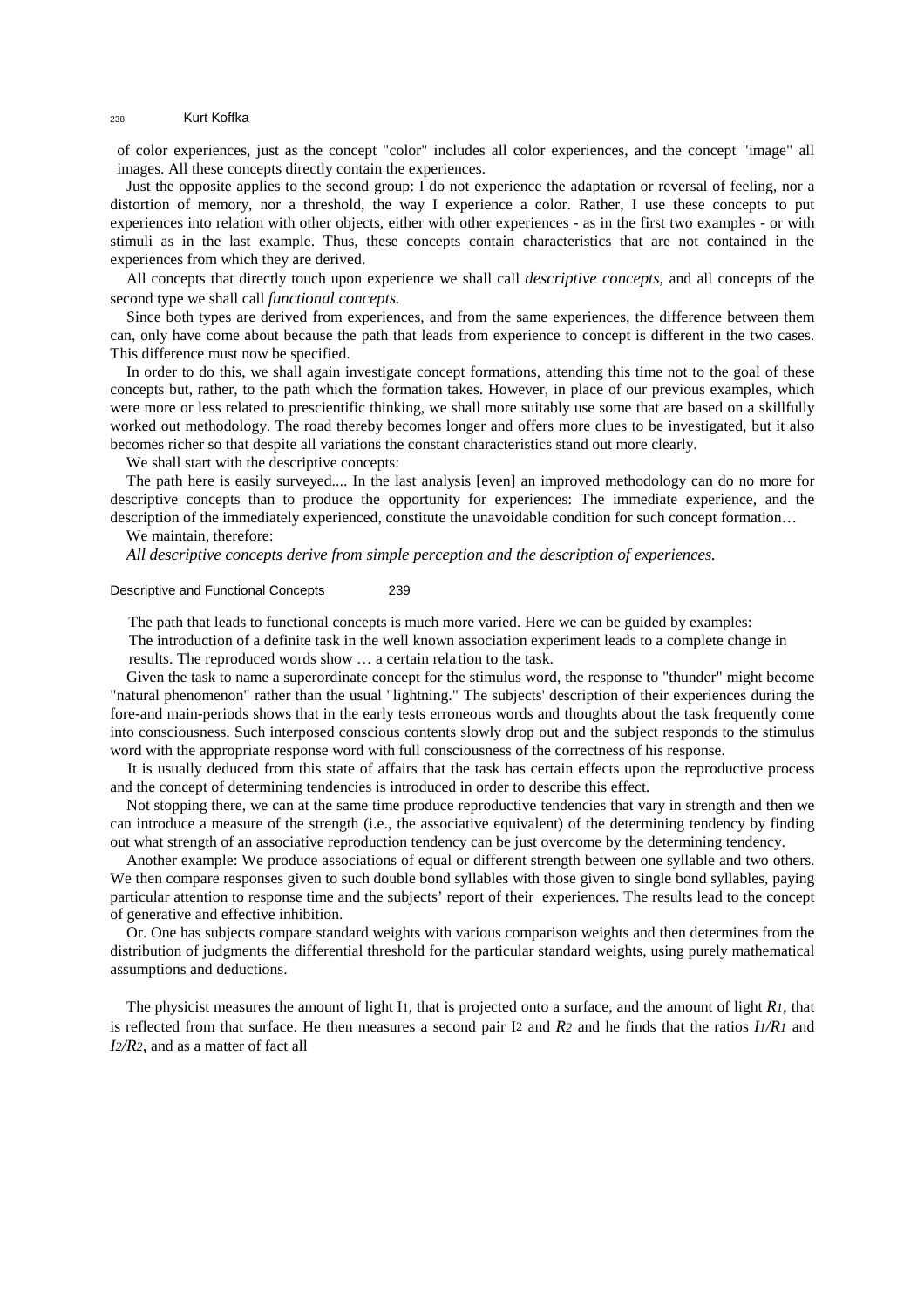ratios *I/R*, are equal, and thus arrives at the concept of reflectance. During all this, reflectance itself has never been observed. In the same sense, the differential threshold has never been observed in a psychophysical experiment. What have been observed are only experiences that end with a judgment. And the same is true for the concepts of generative and effective inhibition, and determining tendency.

What have been observed are only the sound of the stimulus syllable and the processes that follow it up to the pronunciation of the response syllable, processes that might well include experiences of tormenting emptiness. In the first example, again only experiences are observed, beginning with the foreperiod and ending with the response, and here too experiences may appear that could be described as goal-directed feelings of being driven.

Experiences such as the tormenting emptiness during the occurrence of an inhibition or the goal-directed feeling of being driven by a determination [determining tendency] might tempt us to argue with our derivation: both the inhibition and the determination are being experienced; there actually seem to be just such inhibition or determination experiences. But it is quite clear that this is inadmissible equivocation. An inhibition that I experience and an inhibition that I derive from the result of an experiment are just as different as color and lightwave, as sound and vibration of the air.

I do not mean the experience of inhibition when I talk about generative and effective inhibition, but rather the fact that a syllable that is associatively connected with another will show greater difficulty in forming an association with a third one than it showed in forming the original association. In other words, to reproduce a syllable in response to another syllable will be more difficult when the latter has been associated with two than when it has been associated with only one other syllable. An analogous argument applies to the determining tendencies.

The concepts which were illustrated in the analysis of the last examples quite clearly fall into the group of functional concepts derived above; they describe relations among experiences, not the experiences themselves.

## Descriptive and Functional Concepts 241

Note the characteristics of the path that has led us to these concepts.

We were previously able to show a parallel between these concepts and physical concepts. Does this parallel also apply to the method whereby they are obtained?

The positivist will have no doubt about this, but proof can easily be provided even for a defender of realism.

What are the materials of concept formation in our physical example? Certain values of *I* and *R.* But these values are only an expression for certain observations, and in the last analysis these are again experiences, such as experiences of the equality of the intensities of two photometric surfaces. Not even the most stringent realism can deny that at the beginning - and even at the end - of each induction there is experience.... Even for the physicist the immediate material is experience, only what he makes of it is not an experience any more.1

Exactly the same process takes place in the formation of [psychological] functional concepts. Somewhere there are also experiences and they, too - whenever possible - are quantitatively apprehended: distributions of psychophysical judgments, number and distribution of responses as well as length of response times related to the number of repetitions, number of correct reactions and the reaction time of a conditioned reproduction. These objective data are the immediate starting points for our functional concepts.

Maybe the great progress that modem psychology has made in comparison with the old psychology, especially in the area of the functional concept, can be derived from the great improvement in its objective stance *[Objektivierung*]. Only here does counting and measuring make any sense; the simple experience remains as ever unmeasurable.

In contrast to our proposition about the formation of descriptive concepts, we now state:

1 Our derivation would not be disturbed in the least if instead of experience we say "thing," as most physicists would prefer. But even then it is clear that from "things" "non - things" are derived.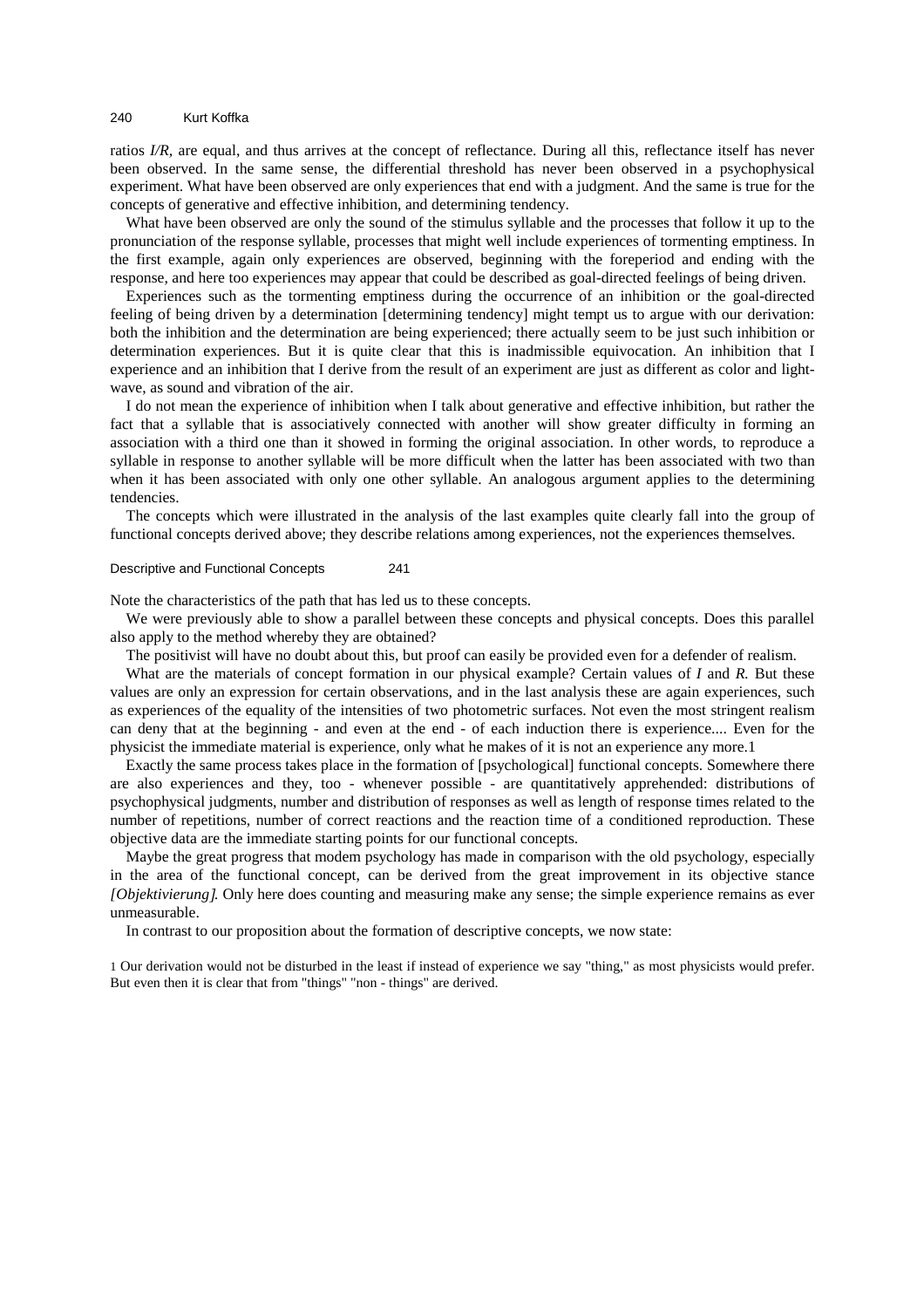*All functional concepts have as their basis experiences that have somehow been made objective. This kind of concept formation is of the same type as the formation of physical concepts.*

Varying degrees of objectivity may be recognized not only in the precision and in the fine details of concepts, but also in their source.

While pure experience has been objectified in the reflex examples, in the methodological examples there is an objectively given [state of affairs] which more or less guides us. to the goal of objectivity. Reaction and response times are purely objective; spoken reaction words, responses, and judgments have at least some objective aspect. If I depend solely upon expressive movement, as in some older applications of the expressive method and particularly in animal psychology, the material is already objective before I make use of it.

The objection will be raised that the preceding exposition is trivial. Why such a long disquisition in order to state the obvious? But this objection can be refuted, and the best way is to show what a disastrous role inadequate attention to our distinction has played in research.

We are only left with the task of showing in examples taken from the literature how descriptive and functional concepts have been confused in concept formation and, therefore, also in explanation. A good example can be found in the concept of attention.

In general this concept has the role of a functional concept: both absolute and differential thresholds depend on certain conditions, one of which may be called attention; the same can be said about the quality of learning and of memory and in respect to many other processes. Ebbinghaus and Külpe both based their concept of attention more or less clearly upon such a functional derivation.

On the other hand, there is a certain state of consciousness which can be called a state of attention so that a descriptive concept of attention is also possible.

Titchener most clearly represented such a derivation of the concept.

## Descriptive and Functional Concepts 243

Thus it would be possible to give the name "attention" both to a functional and to a descriptive concept and it would be purely a question of nomenclature to decide which concept should actually be called by that name.

This would be the case if research were conducted not by human beings but by pure intellects. But since researchers are human beings, it becomes very easy to regard two concepts as *one* because they have the same name, even though at the start the concept is specifically defined in only one particular sense. That is what has actually happened and we can even say quite confidently that no psychologist can state with certainty that he has never been guilty of such a confusion. We want to demonstrate it in two places which are of great importance for psychological research - namely, in the great work of Wundt and in the most modern of all text books, that of Titchener.

Wundt says: "Apart from the coming and going of feelings and images, we can perceive in ourselves, in more or less clear variations, an activity which we call attention." According to this definition, attention would be a pure descriptive concept which could be shown in experience at any time.

On the other hand, there are statements about the effect of attention. "Only impressions which lie above the intensity threshold can pass the apperceptive threshold; but in order for this to occur the subjective function of attention must be added."

But this sentence is a functional sentence: Attention is the cause of an impression crossing the apperceptive threshold. Attention here is a functional concept since the causation cannot be experienced but only derived.

Wundt did not fail to see that he is dealing here with two different things, but still he did not appreciate that he has formed two quite different concepts:

From what we have said, attention and apperception are expressions for one and the same psychological state of affairs. We prefer to select the first of these expressions in order to designate the subjective side of that state, i.e., thee accompanying feelings and sensations; we use the second one mainly in order to indicate the objective results, the changes in the quality of the conscious contents.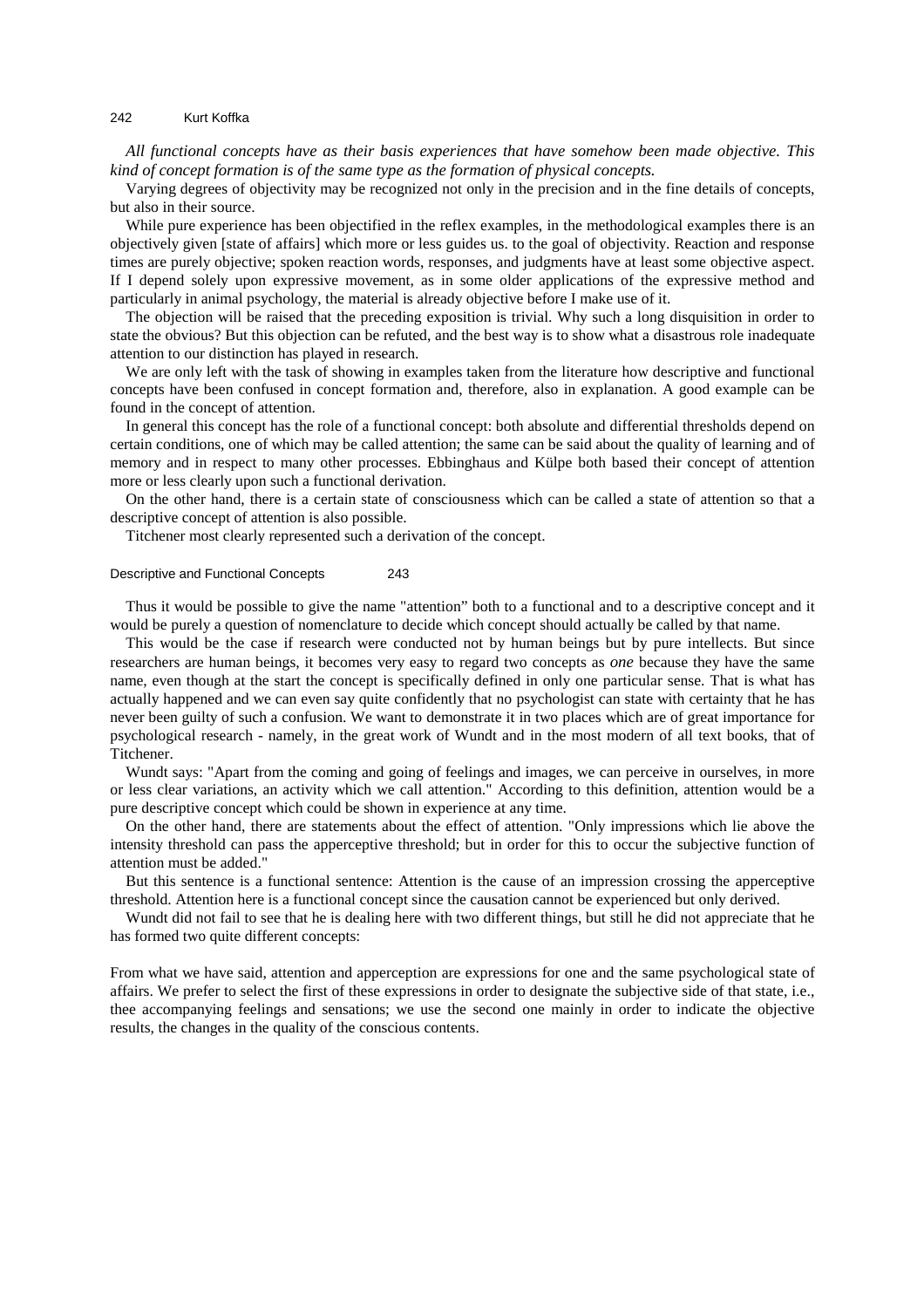There is no question that Wundt puts greater emphasis on the unity of, rather than on the difference between the two concepts; the use of "prefer" and "mainly" leave no doubt about this matter. But what kind of unitary state of affairs is it which has a subjective and an objective side to it? . . . What we are dealing with here are two different concepts, one descriptive and the other functional. Obviously the confusion of these two has a series of important consequences, for example, the conception of apperception as a process of the will. The important point here is the adoption of a causal effect into a descriptive concept.

Turning to Titchener, he wants to use attention purely as a descriptive concept: "In the last resort, and in its simplest terms, attention is identical with sensory clearness."

But this author has no other way open to him; he knows only descriptive concepts in psychology: 'Whatever attention is, it must be described in terms of mental processes, sensations and images and affections, and explained by reference to its physiological conditions."

That this author is completely unaware of the distinction we have made may be gathered from the fact that he leaves the decision among the various definitions of attention, functional and descriptive in our terminology, entirely to introspection. He does not even see the possibility of forming concepts with characteristics that are not to be found in experience, about which simple introspection cannot make any decision. Titchener's definition, therefore, leads unavoidably to an equivocal use of the word "attention" in which the functional concept eventually comes to the fore. In his discussion whether or not an increase in the clarity of a content parallels an increase in its intensity, we can find, for example, the following sentence: "You can hear, with attention, a faint sound that you cannot hear if you do not attend."

If we now substitute - which we obviously can - for the word "attention" the word "clearness" which, for Titchener, is identical, then the sentence reads: "If a weak sound is clear, you can hear it under certain circumstances; however, you cannot hear it when it is not clear."

It follows from this that under certain circumstances clearness

## Descriptive and Functional Concepts 245

can exist without the content which is supposed to be clear. What then is clear in this case? And, particularly, does Titchener's sentence say, after the substitution, the same that it says for most psychologists without the substitution? Not even Titchener would want to maintain that....

The physiological concept of attention has no more in common with Titchener's psychological one than its name. But this concept quite clearly does what we expect the concept of "attention" to do; it explains, for example, the lowering of the threshold. But then it ceases being a descriptive concept and becomes a functional one.

We might have [one] physiological explanation that describes physiological processes which are synchronous with clearness, or [another] which describes processes that precede clearness. In fact we then have two quite different concepts, one descriptive concept, "attention" equals "clearness," and one functional concept, "attention" equals "facilitation and inhibition." But since Titchener did not differentiate these two concepts, he gets into a series of difficulties such as in his theory of voluntary attention which leads him to the consequence that the greater the effort the lower the degree of attention. It is not our present task to criticize Titchener's theory of attention; it only served to demonstrate that the distinction which we have introduced is not quite so trivial, and that its neglect may have dangerous consequences.

Instead of Titchener's theory of attention, we might have used his theory of association, where the same confusion of concepts may be found.

We want to add one other example from Titchener's book because his teachings here directly contradict the views which we want to defend later on - we refer to the concept of meaning. Meaning is said to be characteristic of all perception, in contrast to the sensations. What is meaning?

Meaning, psychologically, is always context; one mental process is the meaning of another mental process if it is that other's context. And context, in this sense, is simply the mental process which accrues to the given process through the situation in which the organism finds itself.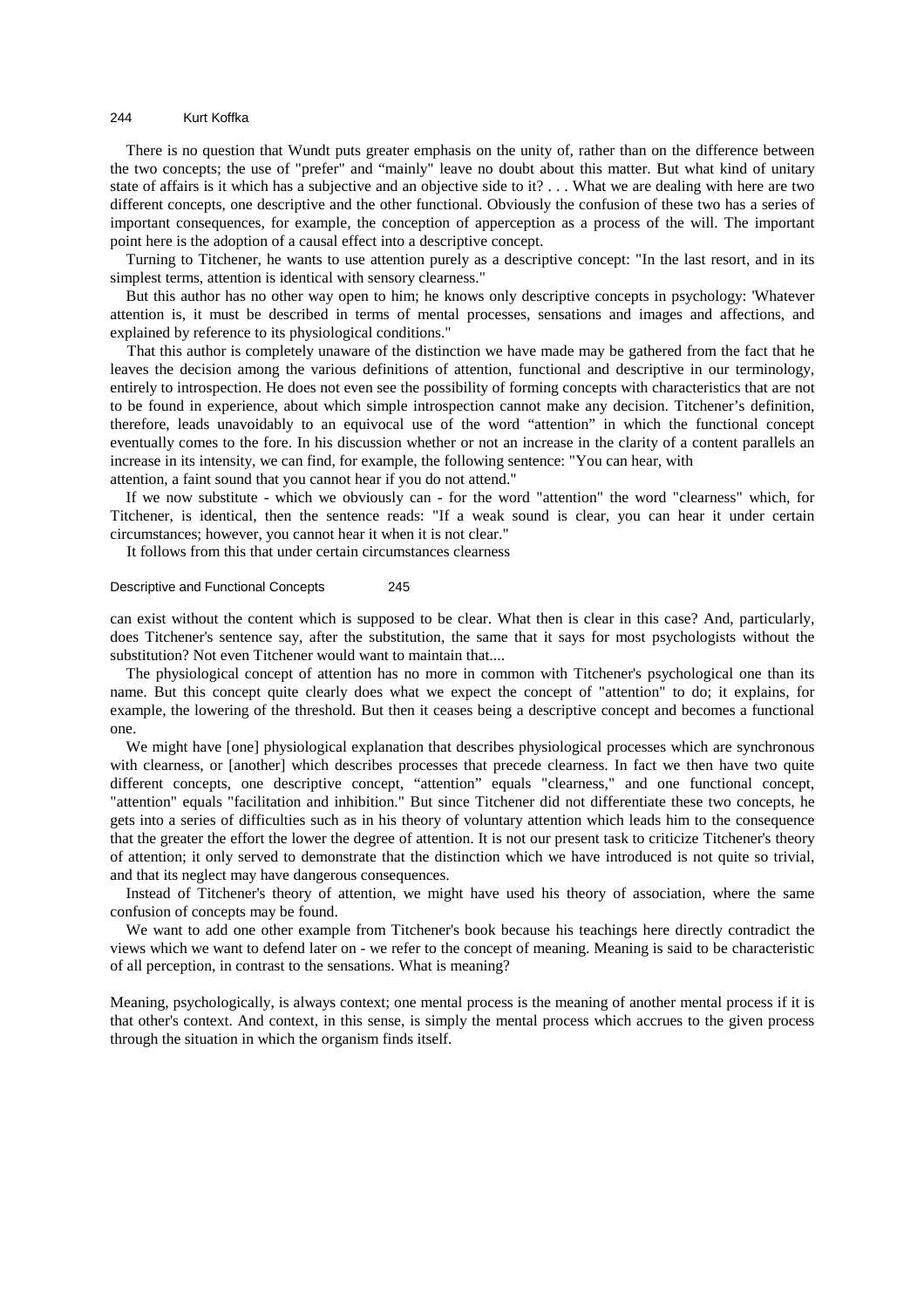Originally the situation is physical (and thus not a mental process) and the meaning is kinesthetic: the organism reacts with movement to the situation and the characteristic sensations of this movement give meaning to the process that is in the focus of consciousness; these sensations are psychologically its meaning. One could well notice a contradiction here, but we would rather ask in principle: Is the concept of meaning still a descriptive concept which undoubtedly it would have to be?

As an answer, we will use another quotation in order to be quite sure about the author's opinion:

In characterizing perception, it is said that the context of perceptions has a fringe, a background, a context, and that this context is the psychological equivalent of logical meaning. But what does it mean to say that the context or background is the meaning of the content that stands in the center of attention? Is this meaning experienced? According to Titchener, only sensations, images, and feelings can be experienced. The sheer togetherness of context, vague perceptions, and central contents is not an experience of their togetherness. I can only experience A and B at the same time, not the connection between the two. Titchener denies just this. In his example about the primitive state, cited above, it says that the sensations of movement are the meaning of the most deeply conscious part of the situation. What is there more than mere succession or simultaneity?

Here, too, there has been a confusion between functional and descriptive concepts: on the one hand is the fact that words and other perceptual contents have a different meaning according to their relationship, and from this we deduce that the relationship has some influence upon meaning. But then "relationship" is being used as a functional concept. On the other hand, one can describe meaning in such a way that it is described as the fringe of perceptual contents; here we have a pure descriptive concept. Finally, even the relationship can be given as such in the fringe, and from these three states of affairs, two descriptive and one functional, arises the Titchenerian theory.

Generally, the consequence of Titchener's ignoring our differentiation is that his concept of the analysis of mental contents remains completely unclear and his concepts are, therefore, mostly

## The Unit of Thought 247

neither pure descriptive nor pure functional concepts, but contain both elements in an unfortunate and concealing mixture.

Koffka's preoccupation with the nature and use of theoretical concepts was not only reflected in the work of the Gestalt school. In 1917, Claparède, for example, who was to stress the importance of "hypotheses" in problem solving, used a method of thinking aloud as an experimental technique. He was careful, however, to distinguish between these protocols and introspection, and he warned against treating them as such.\*

In the same year, in *The Mentality of Apes,* K6hler made the subject-scientist distinction, although perhaps his subjects gave him an unfair advantage in arriving at this conclusion. Speaking of insightful solutions to problems given to his apes, be says:

... [It] often follows upon a period of perplexity or quiet (often a period of survey), but in real and convincing cases, the solution never appears in a disorder of blind impulses. It is one continuous smooth action, which can be resolved into parts *only by abstract thinking by* the onlooker; in *reality* they do *not* appear independently.†

In some ways, Köhler's book is more relevant to the studies of animal learning which had begun to appear in the early twentieth century than it is to the topic of this book. Much of his argument against blind trial – and - error behavior is focused on Thorndike's version of association theory, and even in 1917 it was already outmoded as an argument against associative models of human thinking. He did, however, formulate the concept of "in -

#### *\* E.* Claparède, La psychologie de l'intelligence. *Scientia,* 1917, *22*, 353-368*.*

† *W.* Köhler, *The mentality of apes,* 2nd ed., transl by Ella Winter. New York: Harcourt Brace, 1927, p. 191. The original work was published as: Intelligenzprüfungen an Anthropoiden. *Abhandl. d. Kgl. preuss. Akad. d. Wiss.,* Phys.-Math. Kl*.* Nr. 1, 1917. Quoted by permission of The Humanities Press, publisher of the 1951 edition.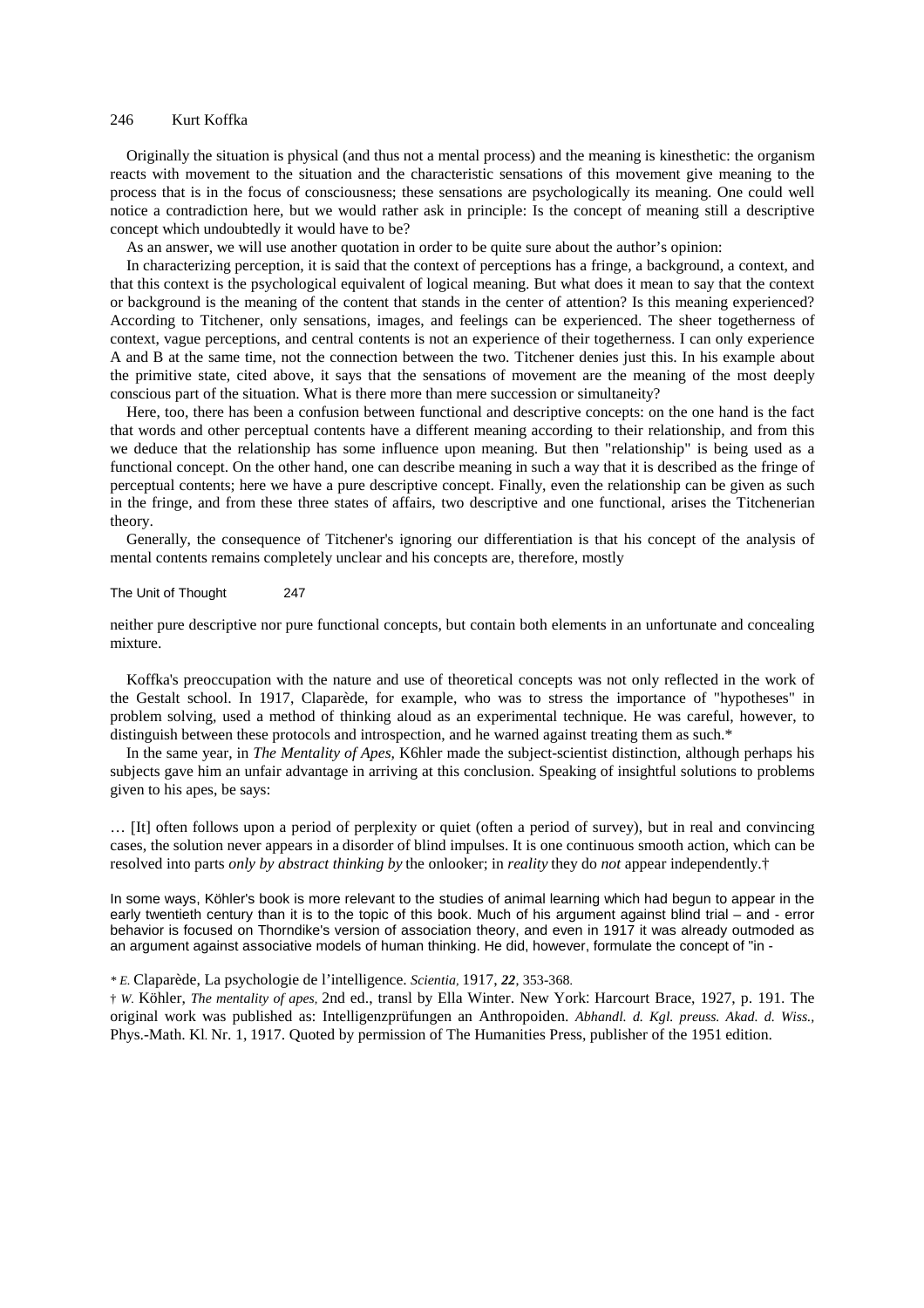## 248 Thinking: From Association to Gestalt

sight," and in so doing laid out a battleground to be well littered during the next. decade with the reputations of both human and animal psychologists.

In retrospect, much of the controversy seems to have been unnecessary, and was due in large part to an inadequate understanding of what was meant by the term "insight." Although Köhler himself later changed its definition, it is clear from the following passage what was meant at the time:

We can, in our own experience, distinguish sharply between the kind of behavior which from the very beginning arises out of a consideration of the structure of a situation, and one that does not. Only in the former case do we speak of insight, and only that behavior of animals definitely appears to us intelligent which takes account from the beginning of the lay of the land, and proceeds to deal with it in a single, continuous, and definite course. Hence follows this criterion of insight: *The appearance of a complete solution with reference to the whole lay out of the field....* How one is to explain that the field as a whole, the relations of the parts of the situation to one another, etc., determine the solution, belongs to the theory. Here we have only to exclude the idea that the behavior of the animals is to be explained by the assumption according to which the solution will be accomplished without regard to the structure of the situation, as a sequence of chance parts, that is to say, without intelligence.\*

"The theory" was in the process of being worked out by Köhler, by Wertheimer, and by Koffka. Most of the work, both theoretical and experimental, was carried on in the field of perception, and on related. problems of recall and memory. Throughout this time the theoretical tools were undergoing a profound change. A vocabulary of wholes and structures was in the making, but these were not merely new elements to be associated as sensations once had been, to be held together by directional forces such as the determining tendency. Directional concepts were to be.allowed no special status. For example, in his treatise on problem solving, Duncker explicitly rejects this aspect of the work of N. R. F., Maier. Maier † had suggested that thinking consists of

\* Köhler, *op. cit.,* pp. 190-191. T

† N.R.F.Maier, Reasoning in humans, I.. On direction. *J. comp. Psychol*., 1930,**10,**115-143.

The Unit of Thought 249

combining previous experiences in new patterns under the influence of an organizing principle of direction. Duncker refuses even this remnant from the associationist approach:

There exists as little fundamental difference between "direction" and "the elements to be combined" as between "direction" and "problem." For these elements combine with one another with only apparent simultaneity. In reality, they usually follow upon one another in a sequence in which each element possesses problem-character (thus "direction" - character) with respect to the following, and solution - character with respect to the preceding elements.\*

The new units were to be basic, and the laws of association to be considered subordinate. The elements of any mental process are not discrete units combined into complex structures; the structures are given in the first place and the laws of association of any part with any other are determined by the laws of the total structure - not vice versa. As a result, association by contiguity is recast in the light of meaningful contiguities within structures, and problems of recall and other memory functions are based on association by similarity, which in turn is a function of the structural requirements of a percept. It is clear, therefore, that not the associative processes but the structures themselves needed study, and to this end Gestalt psychology turned primarily to the field of perception, secondarily to the study of changes in percepts over time, and only finally to other processes.

One of the early essays concerned with a Gestalt analysis of thought is Wertheimer's disquisition in 1920 on syllogistic reasoning.†, The goal of this undertaking was most ambitious; Wertheimer wanted to know no less than "How does thinking really work"? In the following abbreviated version of this essay, the ambition sometimes outdistances explanatory achievement. However, whatever one might think of such terms as "recentering" and the "inner necessity of the whole," at a descriptive level Wertheimer's account challenges any theory of thinking. Gestalt theory may

\* K. Dunker, On problem solving. *Psychol. Monogr.,* 1945, **58**, No. 5, p. 17. See selection on p. 262 ff.

† M. Wertheimer, *Uber Schlussprozesse im produktiven Denken.* Berlin - Leipzig: de Gruyter, 1920.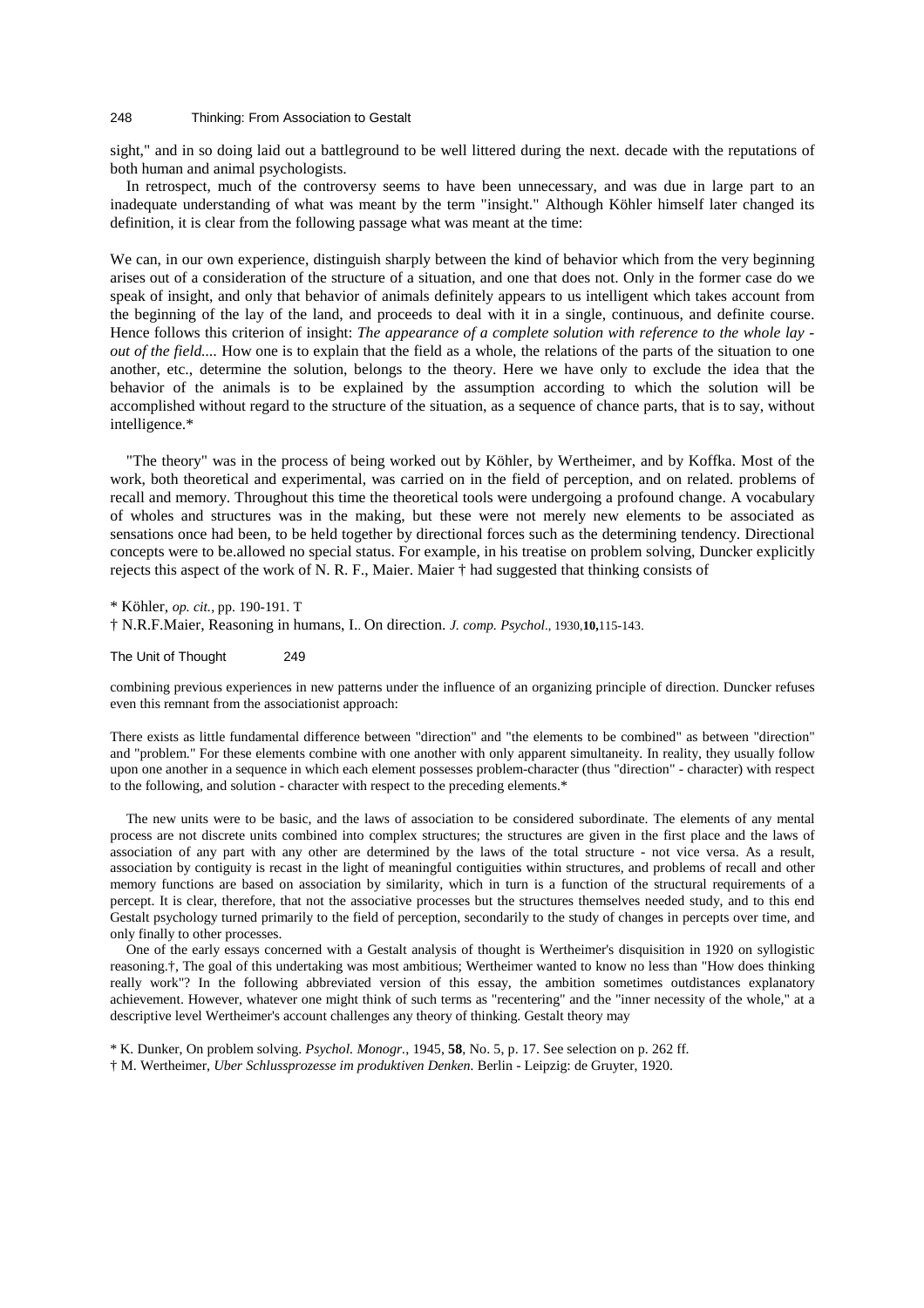not have significantly advanced our understanding of the structure of the cognitive apparatus, but its representatives did have the courage to tackle the most difficult problems. The following passage illustrates one such attempt.

## Max Wertheimer

The Syllogism and Productive Thinking

When one attempts, in actual thinking, to use the *modus barbara*<sup>1</sup> of traditional logic, a curious discrepancy may arise. Like so many of the examples in textbooks of logic the *barbara* often appears empty, inadequate, and sterile. No wonder the *modus barbara* has been styled a *petitio*, or - a merely classificatory device <sup>2</sup>

And yet this is not invariably the case. Much clever thinking occurs in terms of this modus; very often one has the feeling that ones thinking *has* advanced. *What is really involved in such processes? How does it happen that the same logical operation can yield such diverse results on different occasions?*

Our aim here is to inquire into the nature of thought processes

M. Wertheimer, The syllogism and productive thinking. In W. D. Ellis, *A source book of Gestalt psychology*. New York. Humanities Press, 1950. Abridged and translated by W. D. Ellis from: Über Schlussprozesse im produktiven Denken. In *Drei Abhandlungen zur Gestalttheorie*. Erlangen: Verlag d. Philos. Akad., 1925. Original publication: 1920 (cf. above). Reprinted by permission of The Humanities Press.

' All men are mortal M-P (Major premise) Socrates is a man S-M (Minor premise) \_\_\_\_\_\_\_\_\_\_\_\_\_\_\_\_\_\_\_\_\_\_\_\_\_\_\_\_\_\_\_\_\_\_

Socrates is mortal S-P (Conclusion)

<sup>2</sup> Some logicians - notably John Stuart Mill - have maintained that the major premise is really an induction in disguise.

The Syllogism and Productive Thinking 251

as they occur in actual affairs (not, as is customary, with regard merely to logical validity).

The syllogism should - on this everyone is agreed - lead in its conclusion to a "new" proposition. The extreme case of this requirement is expressed in the rule that the conclusion must not appear as a premise. This requirement is obviously justified, for if the conclusion merely repeats in a new way (i.e., as a kind of recapitulation) what was already known in the premises, the result is "meaningless." But what are the conditions imposed by the requirement?

I

In its essentials the situation before the process is this: I possess, somewhere in my knowledge, the judgments that are to be used as premises; I do not yet possess the judgment which will appear as conclusion. Later I do possess this.

Now how does this apply to Socrates? If the syllogism is to fulfil its essential conditions I must not know in advance whether Socrates is mortal or not. I write: S?P and then I proceed as follows. Somewhere in my knowledge I encounter the proposition that all men are mortal; elsewhere, that Socrates is a man.... Both of these *without* knowing whether or not Socrates is mortal. But is this possible? Are there really such cases?

The requirement of which we have been speaking sets forth that neither MP nor SM may, taken alone, provide any knowledge regarding SP. Neither may I know of Socrates that he is a man *because* he is mortal, nor that the mortality of "all" men would naturally include that of Socrates. The former condition is easily fulfilled. Of the latter, however, one is at once suspicious, for it is not true that I know about the mortality of *all* men; of many, yes, but not of all. Actually the major premise here is not universal but is an induction in disguise.

Now let us take an example which *does* satisfy both requirements. Socrates goes to pay his taxes. He inquires at the central office which sub - office he should visit. The attendant asks to which Tax Zone Socrates belongs. Socrates does not know; how should he? "Well," answers the other, "you must know the street where you live! ... Good, you live in X Street (SM); and X Street is in Zone 426 (MP)-therefore …"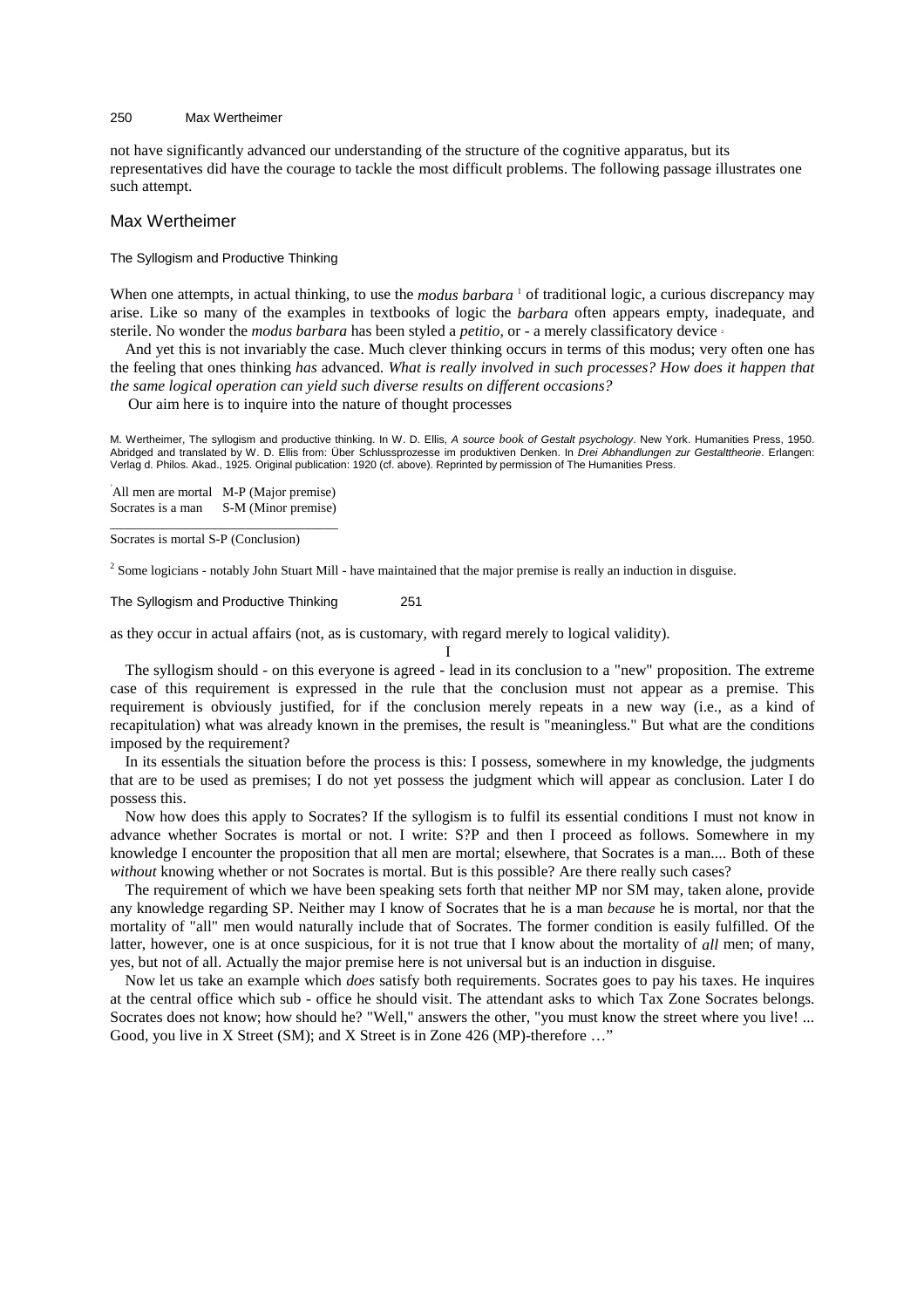The fact that Socrates lives in X Street does not trespass upon the fact of this street being in Zone 426, and hence the conclusion regarding Socrates is not gratuitous. The major premise asserts a civil regulation, not a piece of "knowledge"; it is an ordinance of the city government that for all cases having the property *a,* the property *b must* follow. Nothing is said about Socrates himself one way or the other; for purposes of the *ordinance* nothing need be known regarding any properties peculiar to Socrates. Indeed this is universally true and therefore holds also in cases where the major premise is a verbal definition or where it states something at least temporarily conceived of as subject only to human specification - e.g., an hypothesis tentatively set forth as presumably a law of nature. This was also accepted by Mill.

Everything seems to depend upon having the major premise universal without thereby presupposing any knowledge of SP. This brings up the ancient question of how knowledge can be universal without a prior determination of all particulars. Although this question is undoubtedly very important it may nevertheless be left outside our present considerations. I specify: P *is* known in all its particulars; the major premise *is* universal. Does it follow then that every syllogism is a *petitio,* a mere recapitulation of things already known? Are the foregoing requirements then impossible of satisfaction?

Let us consider how the requirement applies to the minor premise. Before the syllogism comes into being I must already possess SM but *not* SP. So far as SM is concerned the properties contained in P must be irrelevant. Thus neither S nor M in my minor premise may contain the property P. I can know a thousand things about Socrates, but I must not know that he belongs in Tax Zone 426. The formula, then, is that although any number of *other* characteristics may be contained in S, those appearing in the major premise must not appear in S. It is a genuine question to ask: *How* does Socrates enter the syllogism? Do I mean here the Socrates who possesses all the possibly true characteristics (known and unknown) of the "object" designated by that name; *or* do I mean the Socrates whose *known and directly determinable characteristics* are actually given?

The Syllogism and Productive Thinking 253

The same holds for M. In the most simple case S is introduced as involving but one certain characteristic; S is defined, then, through *characteristic3* 1. Then to Sc1 there is added c2 [i.e., M], and this is the significance of the minor premise. Neither cl. nor c2 may contain anything of c3 [i.e., P] which appears as predicate of the major premise.

The major premise asserts (according to our formulation of its role, p. 252) that *all* instances of c2 are instances of c3 [i.e., all M is P]. But to assert anything of *all* c2's naturally involves asserting this of S [since all S is M]. Does this lead to a *petitio?* Not necessarily. Let us not overlook what has just been said regarding Sc1 and regarding the difference between the properties of S before and after the process carried out by the syllogism itself.

That there is such a difference seems obvious, and yet it is upon this basis that the charge of *petitio* is founded. This is particularly true in cases where S is defined by denotation, for then S is placed within a class in such a way that the *entire* S with all its characteristics, known and unknown, is thereby assigned its logical (denotative) locus. But if S already "contains" everything that could possibly pertain to it, then no "new" knowledge about it is possible. It is into this *impasse* that the traditional logic is predestined to fall. Such a logic is suitable only for one who already knows everything and needs only a system of classification; for a genuine advance in knowledge it is useless.

When, however, the foregoing is taken into consideration, an advance in knowledge *is* possible. What does it mean to say that S has already been examined with regard to P? The object S, yes, but is this already Sc1? Must I already know, must it be already stipulated that the given object (it is, namely, one of those containing c2) contains c1? Is it identical with the S which contains c1? As an object containing c2, S has necessarily already been examined. There is, however, *no* necessity that in this examination I should have established or known S *as* Sc1.

*Here* is the occasion upon which a genuine (and sometimes

 $3$  [Hereafter the word "characteristic" as used in this connection will be designated by the letter c.]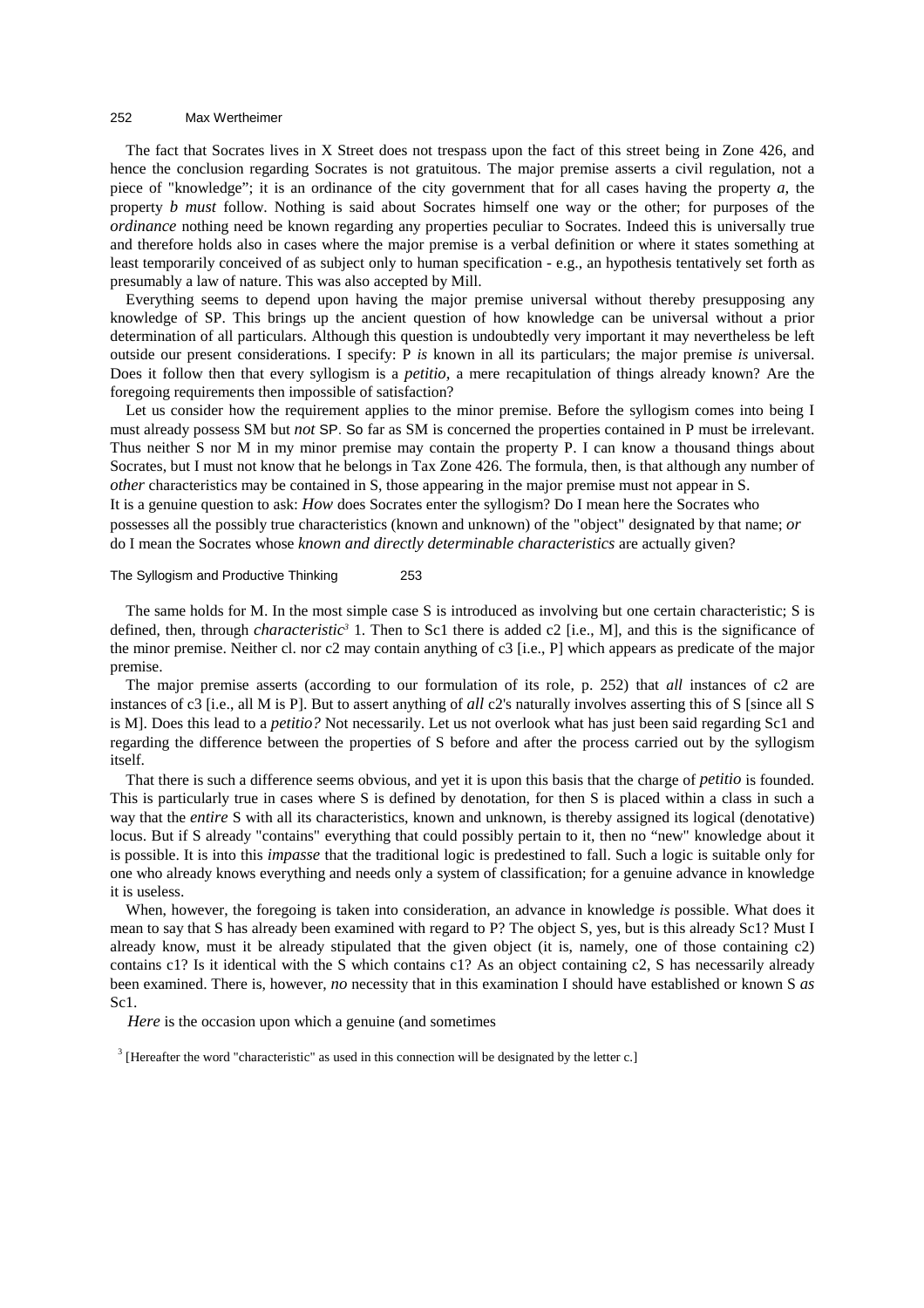astonishing) advance in knowledge is possible - viz. when Sc1 reveals itself *as* a member of the group c3, which is already thoroughly known.

Two determinations are involved: I, that all cases having the property of c2 also have the property c3; II, that Sc1 is a member of the group characterized by c2. If I specify that determination I takes place in such a way that no recourse is made or can be made to c1; and, likewise, that in determination II there shall be no reference to c3, then I have a pure case in the desired sense.

Changing our example of the tax payment slightly we may illustrate this situation as follows. Suppose that each taxpayer is given a number and that all numbers between 1 - 1,000 have been entered in the ledger as paid. That such entries have been made has nothing to do with the fact that Socrates, who happens to be No. 43, is thereby involved. Conversely, the fact of *Socrates's* being No. 43, is not involved in the entry procedure.

In science, too, this form of procedure plays its role. Completely pure cases are not easy to find, however, since pure determinations are seldom available. An example, however, may be suggested. I investigate a liquid of unknown composition. I am interested in the relation between low specific gravity and low boiling point. I heat the liquid and note which gases are discharged. The first is yellowish, the second bluish, the third greyish. I observe that in the end the yellow gas floats on top.

The first gas to be discharged is yellowish The yellowish gas comes to the top

\_\_\_\_\_\_\_\_\_\_\_\_\_\_\_\_\_\_\_\_\_\_\_\_\_\_\_\_\_\_\_\_\_\_\_\_\_\_ The first gas to be discharged comes to the top.

(I.e., the material of relatively lowest boiling point is also relatively lowest in specific gravity.)

II

But we must consider examples of a different sort if the significant aspects of our problem are to be discovered. A busy lawyer is in the habit of destroying the papers of cases so – and - so many years past Consequently the records of Case A were recently burned. One day he is looking for a certain receipt connected with a current Case B. He looks in vain. He stops to think: what *was*

The Syllogism and Productive Thinking 255

it the receipt referred to? Suddenly he recalls that the *contents* of the receipt had to do with Case A - and the A papers have been destroyed! Now, expressed as above, we find: in the determination of the major premise the papers referred solely to Case A; not S and not Sc1, but Sc2. But Sc1 is a receipt referring to Case B. Their simultaneity does not of itself give rise to the conclusions, for in addition there must be a "click," so to speak, which snaps them together into the kind of inner relationship which *is* the conclusion.

Or to take another example. Peter and Paul have for a long time been members of the executive committee of their club. The committee meetings are dull and uninteresting and they have given up attending - except for the principal meeting once a year, when the annual Statement of Accounts is presented. One day Peter returns from a journey and finds a letter telling him of a decision unanimously reached in a recent committee meeting. He is incensed and starts to phone Paul when he reads further and finds: "The decision was reached at the annual Accounts meeting which was held earlier than usual this year. The Statement of Accounts was accepted on motion of Mr. Paul Brown."

It is from examples of this sort that one sees how S can suffer a radical upset. For a moment the premises are side by side, then suddenly there is a "click." A decision distasteful to Peter was reached; an Accounts meeting has been held. Suddenly they snap together. (What! Paul was there! - Paul too - is that *possible!* --aha-ha-*so*-.) The whole concept S (Paul) suddenly undergoes a complete reorganization.

Such processes frequently occur in a. study of history. Fundamental changes in one's judgment of an historical figure are often due to the discovery of some new facts about that person. The whole character is suddenly re centred.

The objection might be raised that our examples of Socrates and his taxes or of Peter and his club raise only nominalistic issues, i.e., that the same object merely appears twice under different names. While not false, this objection is actually quite unimportant. One need merely consider the example of the lawyer in order to appreciate this fact. Here it is not true that the same object appears under two names; instead they are *logically different objects:* a memorandum among the papers of Case A is logically quite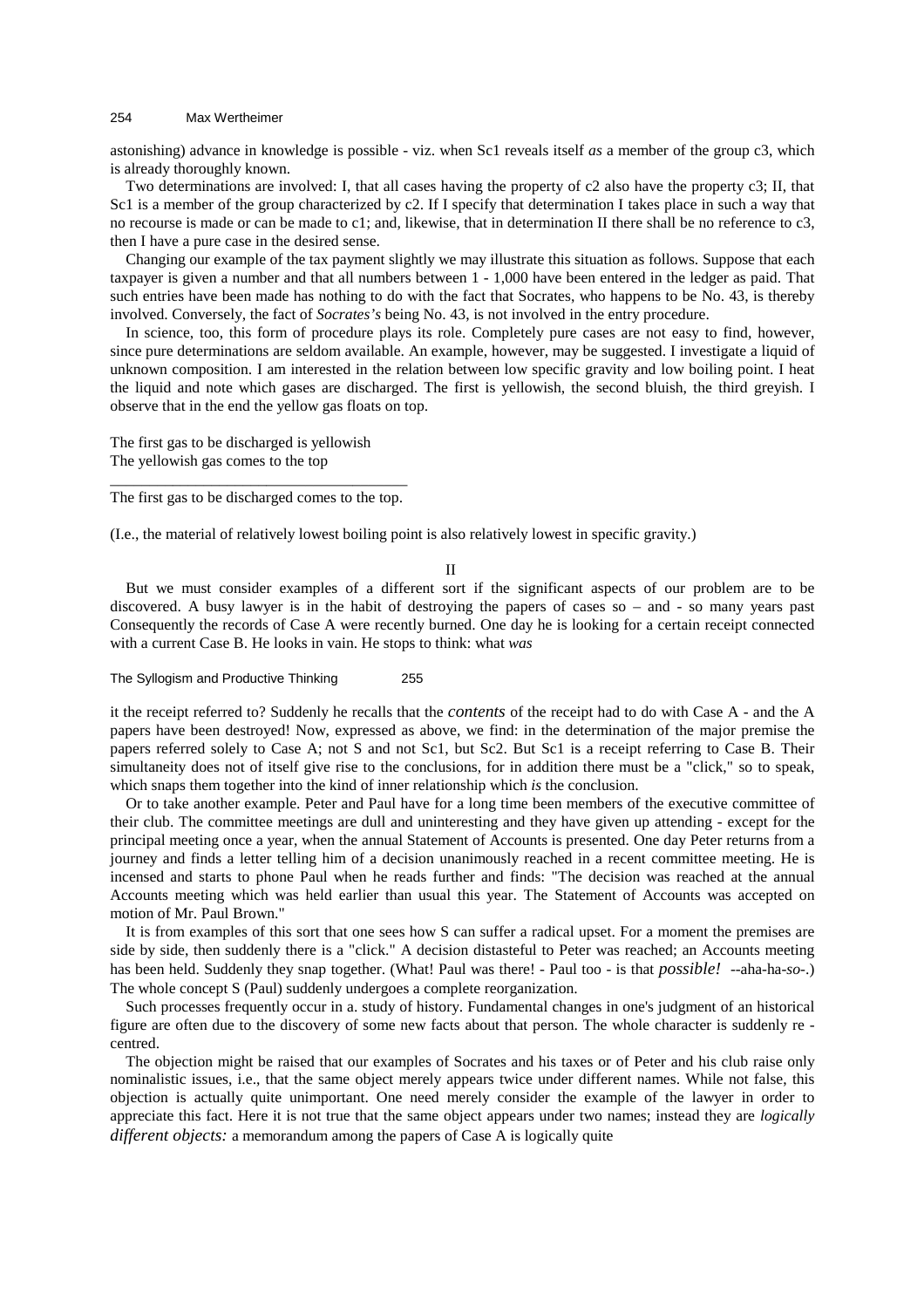different from a receipt used in Case B. And viewing the matter in this light we see that the same applies to Peter and Paul. An abyss sunders the Paul of before and after the syllogistic process. The concept I have of a thing is frequently not only enriched but changed, improved, altered, deepened by the process itself.

Let us consider some further examples. We shall choose more modest illustrations whose determinations do not require so strenuous a purification in order to render clear the thought process involved.

In this square with a parallelogram strip across it (Figure 1) the lines *a* and *b* are given. Find the sum of the contents of the two areas. One can proceed thus: The area of the square is *a2,* in addition that of the strip is ... ? But suppose instead that one hits upon the idea:

The solution has thus been attained, so to speak, at a single stroke.

Or, to take another example. Suppose, in the isosceles triangle of Figure 2 the equal sides are given and the angle between them is 90°. Find the area. One could work out from this what *a* and *b* are, divide them by *2* and solve the problem. On, the other hand,

The Syllogism and Productive Thinking 257

however, one might *see* that this isosceles triangle is tipped over its base is really s; its altitude is also *s*. It is therefore nothing but half a square. Area  $=$ 

Or again: Is 1,000,000,000,000,000,000,008 divisible by nine? The answer: -

 $(1,000,000... + 8) = (1,000,000 - 1) + (8 + 1)$  $\ldots$  .............= 999,999 +9. Similarly: Is  $a_2 + ac + ba + bc$  divisible by  $(a + b)$ ?

Another example: What is  $a_2 + b2 + ab$  ?

A final example. It is reported of Karl Gauss that one day the teacher asked his class who could first give the total of  $1 + 2 + 3 + 4 + 5 + 6 + 7 + 8$ . Almost at once Karl's hand was raised. When the teacher asked how he had done it, Karl answered, "If I had had to add I and 2 and 3, it would have taken a long time; but 1 and 8 are 9, 2 and 7 are 9, 3 and 6 are 9, 4 and 5 are 9 - four 9's, the answer is 36."

In general we see that in S?P the. object (S), whatever it be, is given *as* Scl - but there is no direct route from Sc1 to P. Upon further inspection, however, S proves amenable to a "recentring" away from c1 - and in Sc2 I find the route to P opened. Now this procedure is enormously important in science, particularly in mathematics. It frequently occurs that the needed c3, exhibiting the required. relationship to P, is only *possible* when Sc1 has been *re*-formed, *re*-grasped, *re*-centred in a specific way. And it is not less frequently the case that to effect this process *a deeper penetration into the nature and structure of S is required.*

Although illustrations of the steps which thinking involves are particularly obvious in geometry, we are dealing here with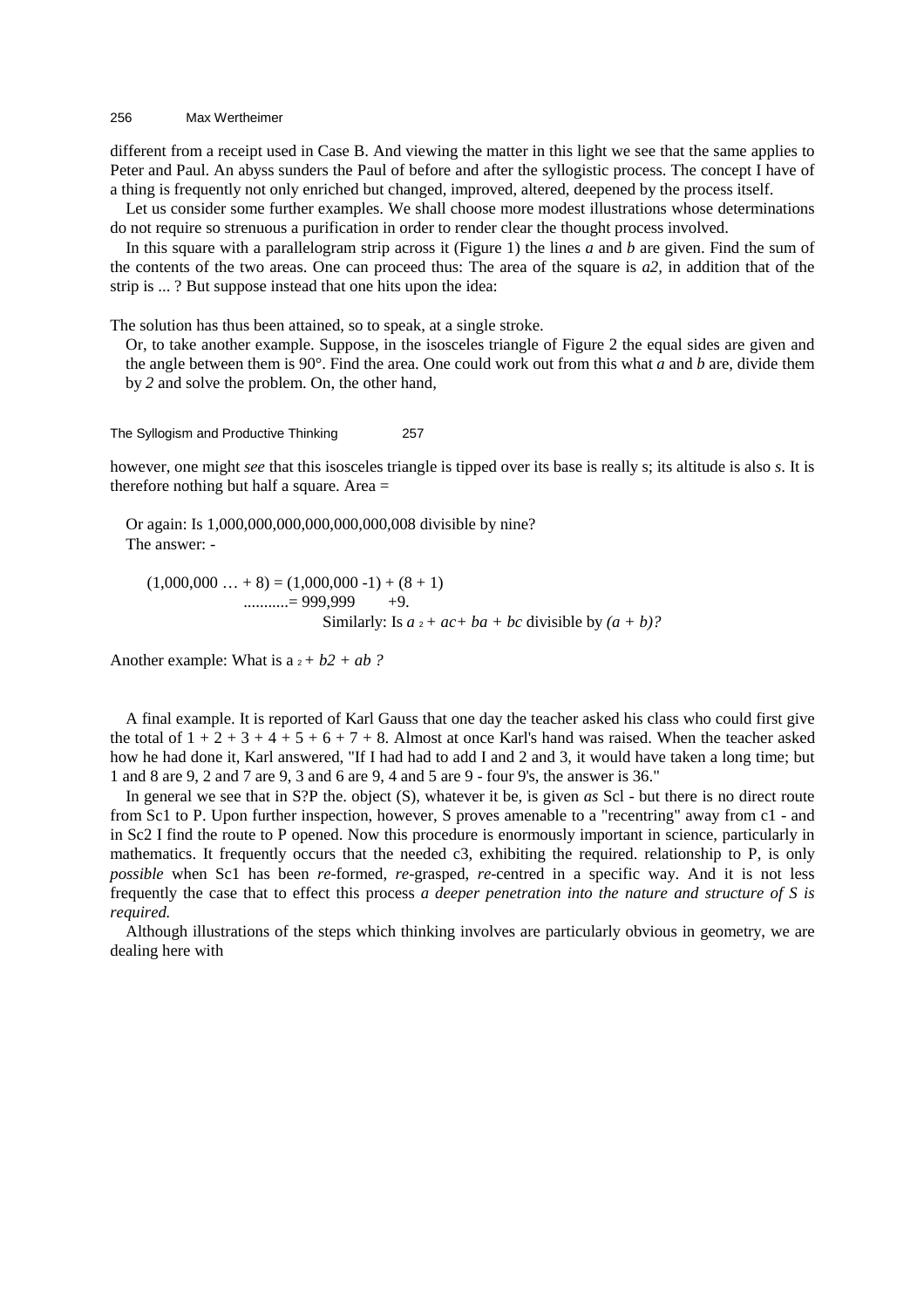phenomena of a more general character. The hierarchy of properties in a concept may be subjected to the same treatment as has been suggested in the foregoing examples, for here too are involved certain structures and structural principles. And the same holds also for combinations of concepts. We are dealing no less in these cases than formerly with re-centring and the other operations already mentioned.

The history of science, has provided many examples: comprehension of the nature of stellar movements ("falling" toward one another); the theory of the screw (i.e., seeing the screw as a wedge); the history of the conception of inertia. Until recently such accomplishments were thought of as essentially the results of "imagination," or "chance," or "the intuition of genius." But it is not these alone. *Formal* determinations, expressible in definite laws, are also involved. Crucial to many such cases is the fact that *certain* moments or characteristics of S are emphasized and brought into the foreground. In other cases the crucial step consists in a certain combination of factors .4 In still other cases the essential process may be one of *centring,* where the important point is: *from the point of view of which part shall the remaining parts be seen?* Thus centring leads to a penetration into the essential content and hence to an apprehension of the concrete inner structure and inner necessity of the whole with which one is dealing. Manifestly there are other cognitive operations besides subtraction, abstraction, and classification.

In this connection it can be seen that neither the determination Sc2, nor the step Sc1:Sc2 is *arbitrary.* It is formally not a matter of indifference which of several possible reorganizations shall be employed, for the determination is carried out relative to the .question "?P." We are dealing with S and P not as disparate juxtapositions; instead, they enter the operation as parts integrated according to definite formal determinations. Given S?P and no direct route leading to P, then the question arises: What is there in Sc1 (or, better, in the general range of things known about S) which is related to ?P ? On *what* aspects of S must I concentrate?

 $4$  Example:  $a + b + c + d$  ... may also be seen as  $[a + b] + [c + d]$ ... or, again, as  $a + [b + c] + d$  ....

The Unit of Thought 259

Or: How *must I apprehend S* sub specie *the task here before me?* How must I alter my former concept of S if I would see it in terms of ?P ? Expressed more formally: not everything in S, not every view nor every reorganization of S is equal with regard to ?P. There are, in other words, determinations of S which *themselves* point to the required solution.

The question of how Socrates combed his hair would be *meaningless* when we are interested in his mortality. Socrates *too* must be considered *sub specie* the question (of mortality) raised by P. And thus we come to the most important question of our entire study: When is the process meaningful, when meaningless? For the *modus barbara* we may say that over against S?P we have *S--, M \_\_--P* in which M serves as a bridge. There are two extreme forms:

In the *first,* M has no other formal relationship than that of its *bare co-existence,* on the one side with S, and on the other with P. These are two relationships which merely involve general validity of the formal syllogistic procedure.

In the *second,* M is a bridge in the sense that its bridge-character *is meaningful demanded* by the question S?P itself. Here M (i.e., Sc2) stands sub *specie S?P* and it possesses certain formal relations within the whole process or situation.

In the first extreme form M is on principle *arbitrary,* and the most meaningless examples of M are (formally) as good as any other: All. persons whose names end in *tes* are mortal, Socrates's name ends in *tes* ... and so on. In the second form M is much more than a mere indicator of co-existence, and whereas the first form, asserting an empty fact of co-existence, leads to mere classification, the second accomplishes a genuine advance in knowledge.

Wertheimer's interest in "thought processes in actual affairs," just as Köhler's previous emphasis on insight, illustrates, one of the distinguishing characteristics of the Gestalt school: a concern